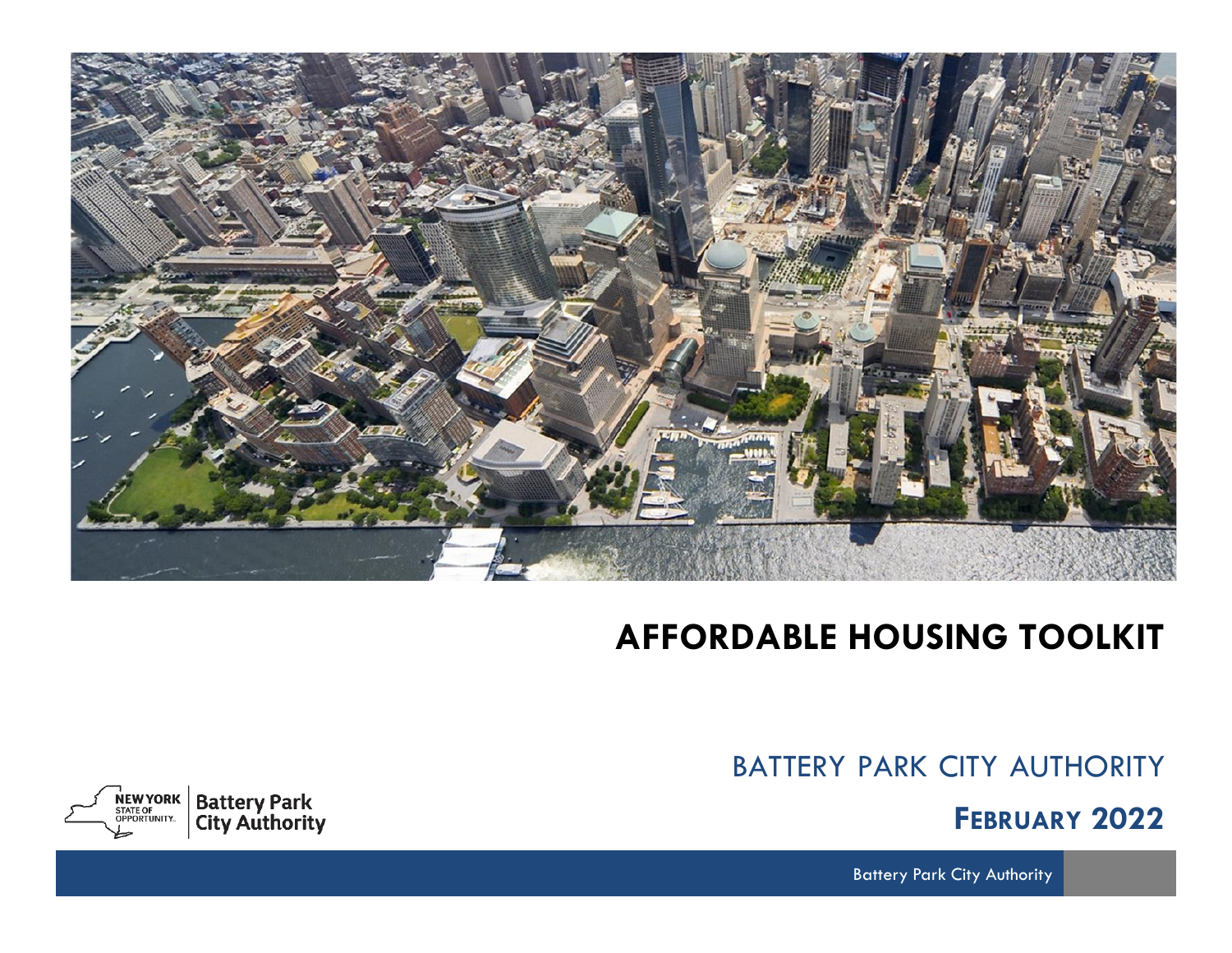# **About Battery Park City & the Battery Park City Authority**

**In 1968, Governor Rockefeller signed the Battery Park City Authority Act, which authorized the creation of a "coordinated community" on Manhattan's Lower West Side by a new public benefit corporation, the Hugh L. Carey Battery Park City Authority (BPCA or the Authority), which would build and manage it. After extensive public input and negotiations between State and City government entities, the Authority began construction on the 92-acre neighborhood, largely with the landfill excavated in the creation of the original World Trade Center site.**

Construction of the neighborhood and real estate development was complete by 2011. At this time, Battery Park City reflected the environment surrounding the neighborhood – one that had withstood the shocks and stresses brought on by September 11, 2001 attacks on the World Trade Center and emerged as a well-maintained, welcoming environment for residents, workers, and visitors. Development that took place between the Authority's creation and 2011 followed the suit of the market and public policy, concentrating on delivering high-end apartments, condominiums, and office spaces and incorporating affordable housing, targeted to low to moderate income households within most, but not all, rental buildings.

By 2018, Battery Park City was home to approximately 7.2 million square feet of residential property, over 10 million square feet of commercial property, and 36 acres of open space. The Authority had also transitioned to focus on management and maintenance of its existing infrastructure, upkeep and programming within its high-quality public spaces, and investment in and delivery of a major resiliency program that will provide flood protection for the neighborhood and a significant area of Lower Manhattan. Battery Park City's development and ongoing operations have, in many ways, been a success, as demonstrated by the high quality of life experienced in the neighborhood, the vibrant programming that takes place throughout BPC, and the value of residential units here.

However, the Authority and local stakeholders recognize that housing affordability is a significant concern for many stakeholders, as it is throughout the city and in many parts of the country. In response, the Authority's first strategic plan, developed in partnership with 100 Resilient Cities and known as the Resilience Action Plan, prioritized the Authority's commitment to ensuring that Battery Park City is "an inclusive community, one which supports housing affordability as part of a diverse and livable community…" amongst other goals. This affordable housing toolkit is the first publication following on that goal.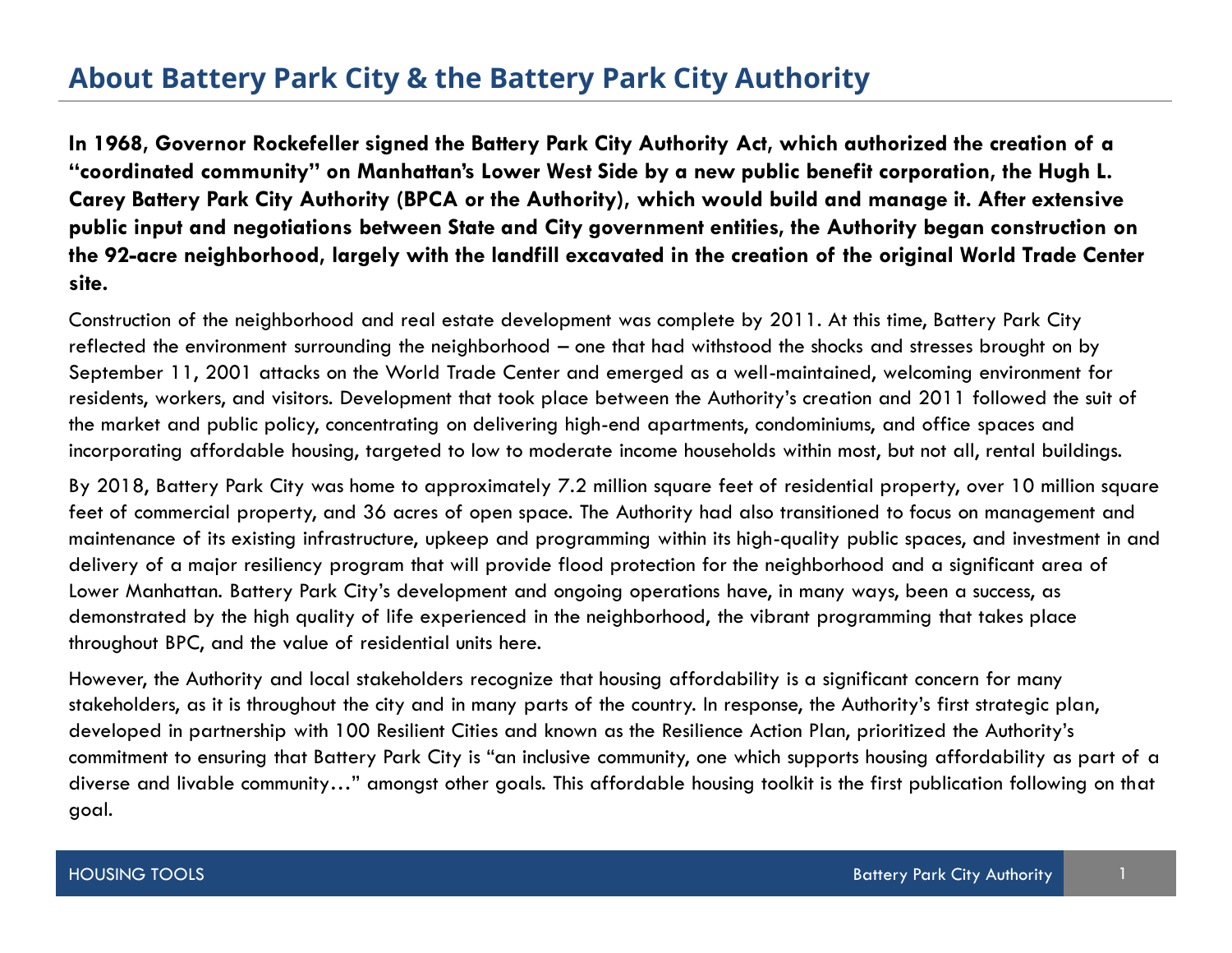# **About Battery Park City & the Battery Park City Authority**

**As described in the Resilience Action Plan, BPCA, as a New York State public benefit corporation, has unique relationships with both New York State and New York City governments, designed to help further its mission to plan, create, coordinate, and sustain a balanced community of commercial, residential, retail, and park space in Battery Park City. These relationships also affect the Authority's use of revenues collected by the Authority and are relevant to its ability to implement and effect affordable housing strategies in BPC and across the city.** 

BPCA owns the 92 acres that comprise the neighborhood and all third-party owned buildings within Battery Park City are on ground sub-leases to the Authority. The BPCA financing structure has, since its inception, supported both the BPC neighborhood – funding maintenance of open spaces, neighborhood cleaning and programming, and supporting debt service used to fund portions of BPCA's capital projects – and the city – contributing to both the General Fund and affordable housing initiatives citywide. Revenues flow to and through BPCA as follows:

- 1. Revenue is collected by BPCA, including Payments in Lieu of Taxes (or PILOT), which make up the majority of revenues (82% in FY 2021), ground rent (which made up 15% of revenues in FY 2021), and other fees (the remaining 3% in FY 2021).
- 2. Revenues are used to pay BPCA expenses and debt service (a total of \$119M in FY 2021).
- 3. The majority of remaining funds, known as "excess revenues" are distributed to the City as they came to the Authority, with the share associated with PILOT flowing to the General Fund, and the share associated with ground rent flowing into a Joint Purpose Fund that has been specifically designated for affordable housing initiatives across the city. The Authority has played a direct role in promoting the construction of affordable housing in BPC, as well as contributed money to the City of New York's affordable housing programs, for decades – including more than \$400 million since 2010.

Given the BPCA's commitments to the City and State, contractual relationship with ground lease tenants, and structure (the Authority does not have dedicated capacity as an affordable housing implementation or enforcement agency), opportunities to create or preserve affordable housing in Battery Park City are limited. However, this toolkit examines the full range of tools that may be available to the Authority and ground lease tenants, and describes potential strategies the Authority could pursue to respond to local concerns around affordability.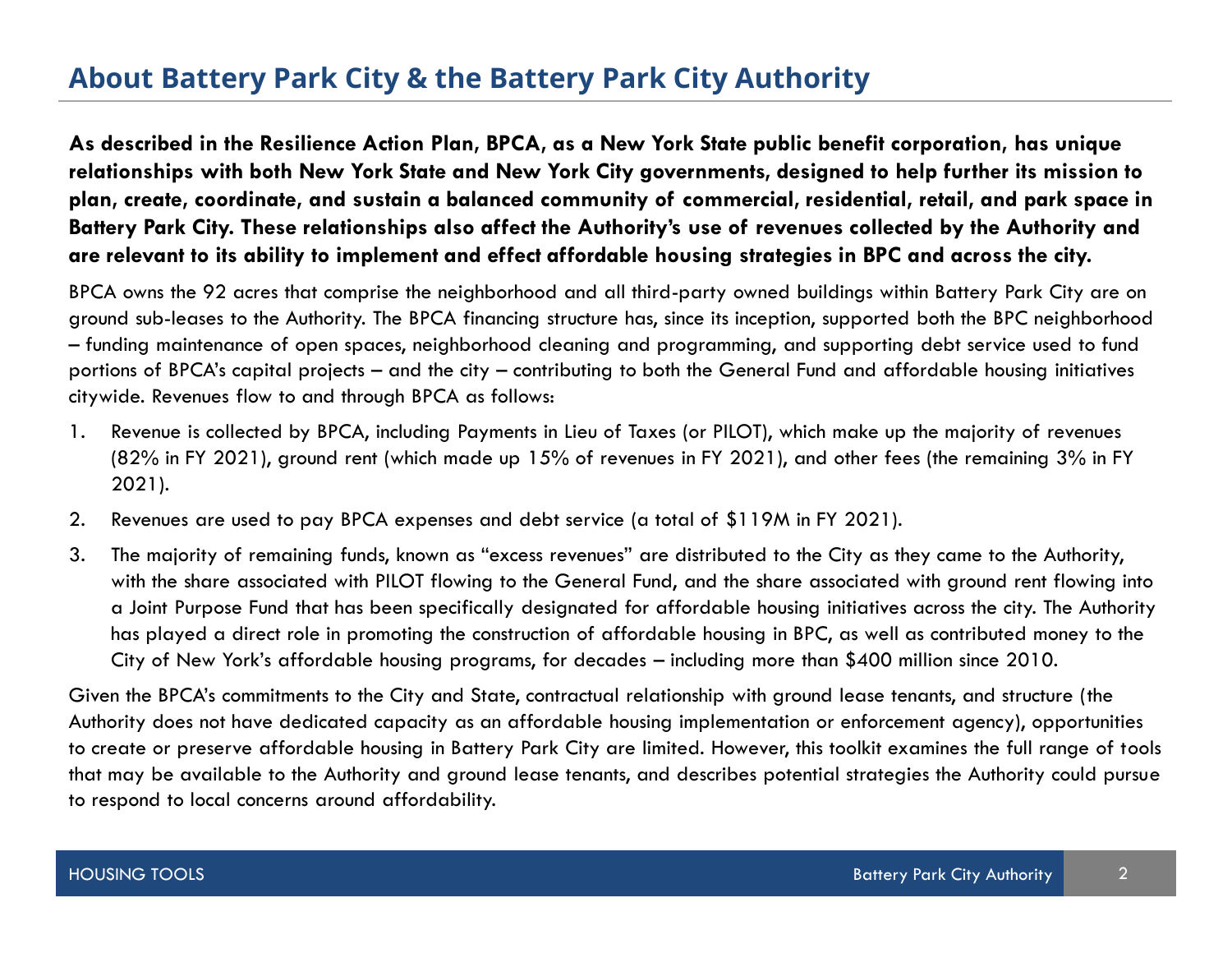# **Introduction**

**This affordable housing toolkit provides a framework to understand and evaluate the applicability of affordable housing tools in Battery Park City. The following pages describe and evaluate tools used in New York City, programs used throughout New York State, and strategies from around the country.** 

The first goal of the Battery Park City Authority's **Resilience Action Plan** (Goal 1.1) is to expand housing affordability and certainty. To move toward achieving this goal, the Authority committed to:

- Creating a forward-looking agenda for a more balanced residential community (Goal 1.1.1).
- **Expand The Authority's toolkit of affordable housing and rent stabilization mechanisms (Goal 1.1.2).**
- Preserve and expand affordability and increase certainty in existing residential buildings through ground lease negotiations (Goal 1.1.3).

This document summarizes the Authority's work to date toward Goal 1.1.2, and includes:

- A summary of the three types of strategies typically used to preserve or generate affordable housing (see p. 2).
- An overview of the local, state, and national programs and policies available to preserve or generate affordable housing (see pgs. 6-17).
- An evaluation of the applicability of these programs to Battery Park City, based on the existing housing stock, the Authority's role in making and enforcing policy for the neighborhood, and the potential for partnerships with the City, State, and other affordable housing providers (also on pgs. 6-17).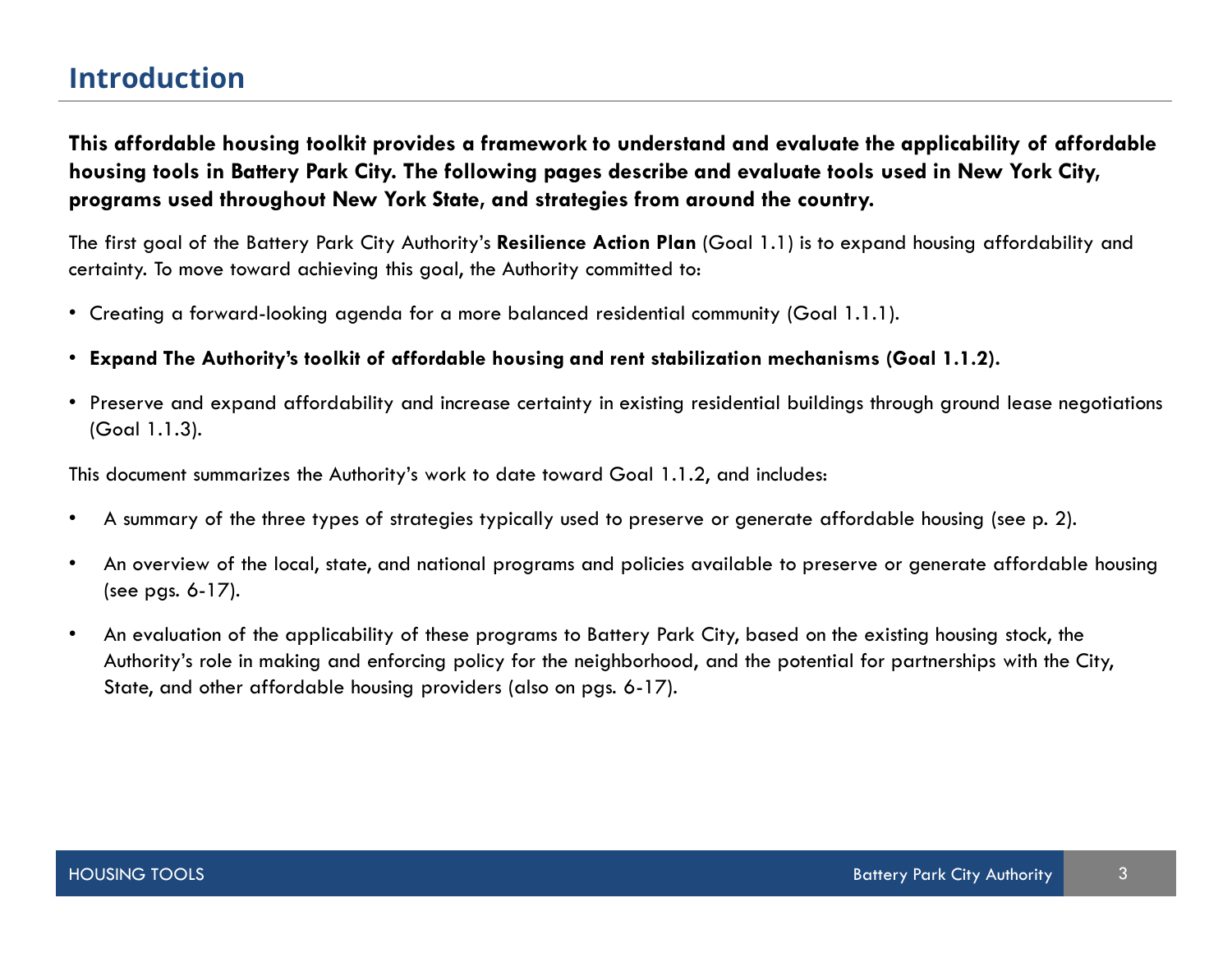# **Affordability in Battery Park City**

**Housing affordability is a national, statewide, and citywide crisis that requires the coordination of all levels of government to address.**

In New York City, **approximately 48% of all renters are housing cost-burdened -** paying more than 30% of their gross income on rent. Only 45% of the city's rental stock is accessible to renters earning up to 80% of the city's median income, putting further pressure on the market.

New York State has made housing a top priority dedicating unprecedented funding for new construction and development of housing. Meanwhile, the City of New York has built or preserved 200,000 affordable apartments over the past decade.

Nevertheless, housing affordability remains a critical issue for households across the city and country. For many, housing challenges have been further exacerbated by the economic fallout from the pandemic. These challenges have drawn a federal response—with the Administration pledging \$150B dedicated to housing as part of the infrastructure and 2021 reconciliation bills.

New Yorkers need investment and coordination at all levels of government to make housing more affordable across the city.

### **In New York City: In Battery Park City:**

- Battery Park City is home to about 16,000 residents in 12 rental buildings and 18 condominium buildings, containing a total of 8,300 housing units.
- Approximately 900 of 4,050 rental units in BPCA are affordable or quasi-rent stabilized—or about 20% of all rental units. Terms for quasi-rent stabilized units are negotiated between building owners and BPCA.
- The Authority is working to preserve, and where possible expand the existing inventory of below-market rental units in Battery Park City through studying the tools evaluated in this toolkit and through its ongoing ground lease negotiations.
- Additionally, the Authority seeks to sustain a stable residential owner-occupied population, where families are able to remain in their homes. In addition to its work to preserve affordable rental units, the Authority is developing a strategy to address near-term and future ground rents for condominium buildings, designed to provide certainty and long-term economic stability for condominium owners.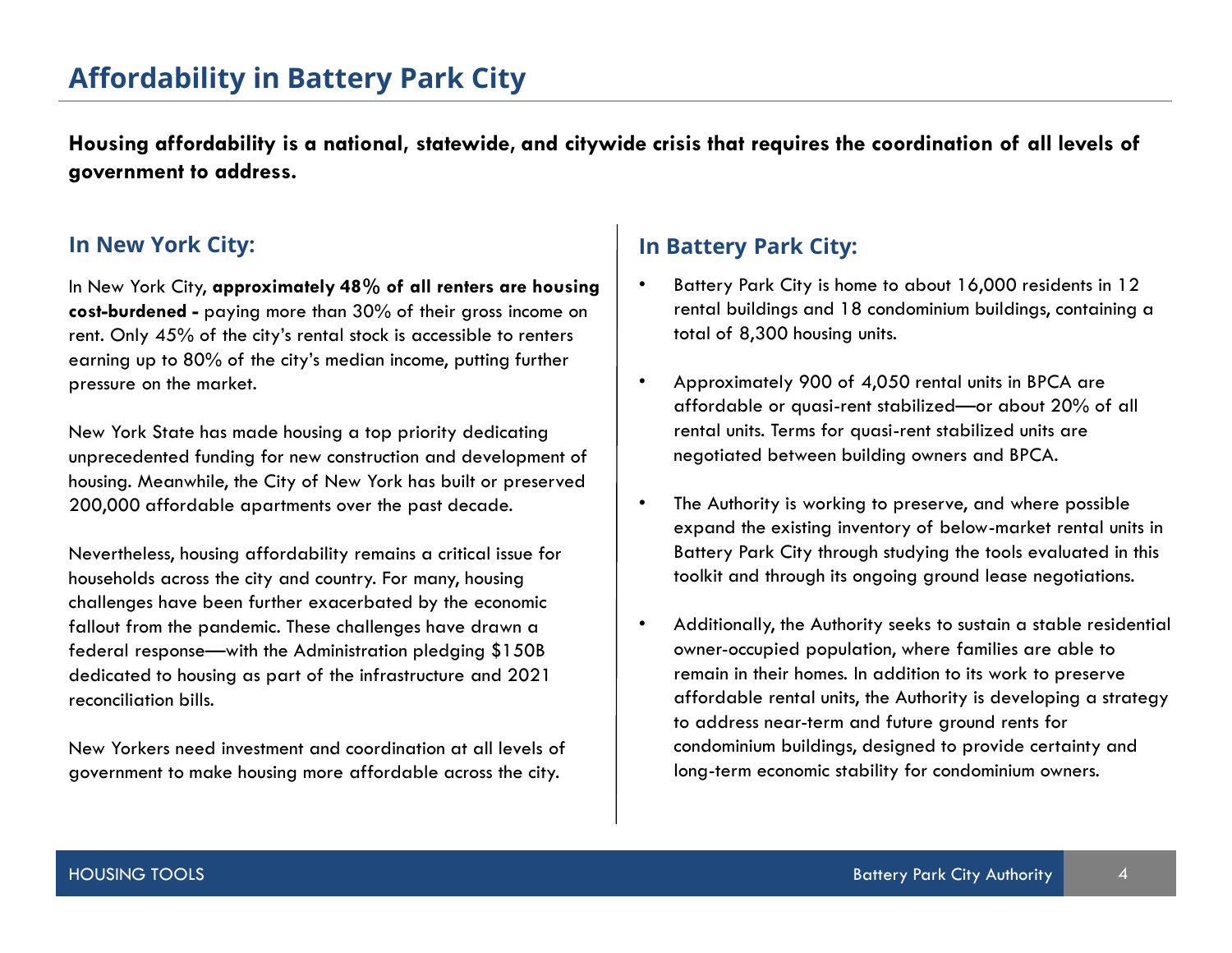# **Affordability in Battery Park City**

**There are nearly 900 affordable or quasi-rent stabilized rental units in Battery Park City. This represents about 20% of the total rental unit supply within the neighborhood. The buildings that have affordable units incorporate affordability through several local programs as shown in the map below.**

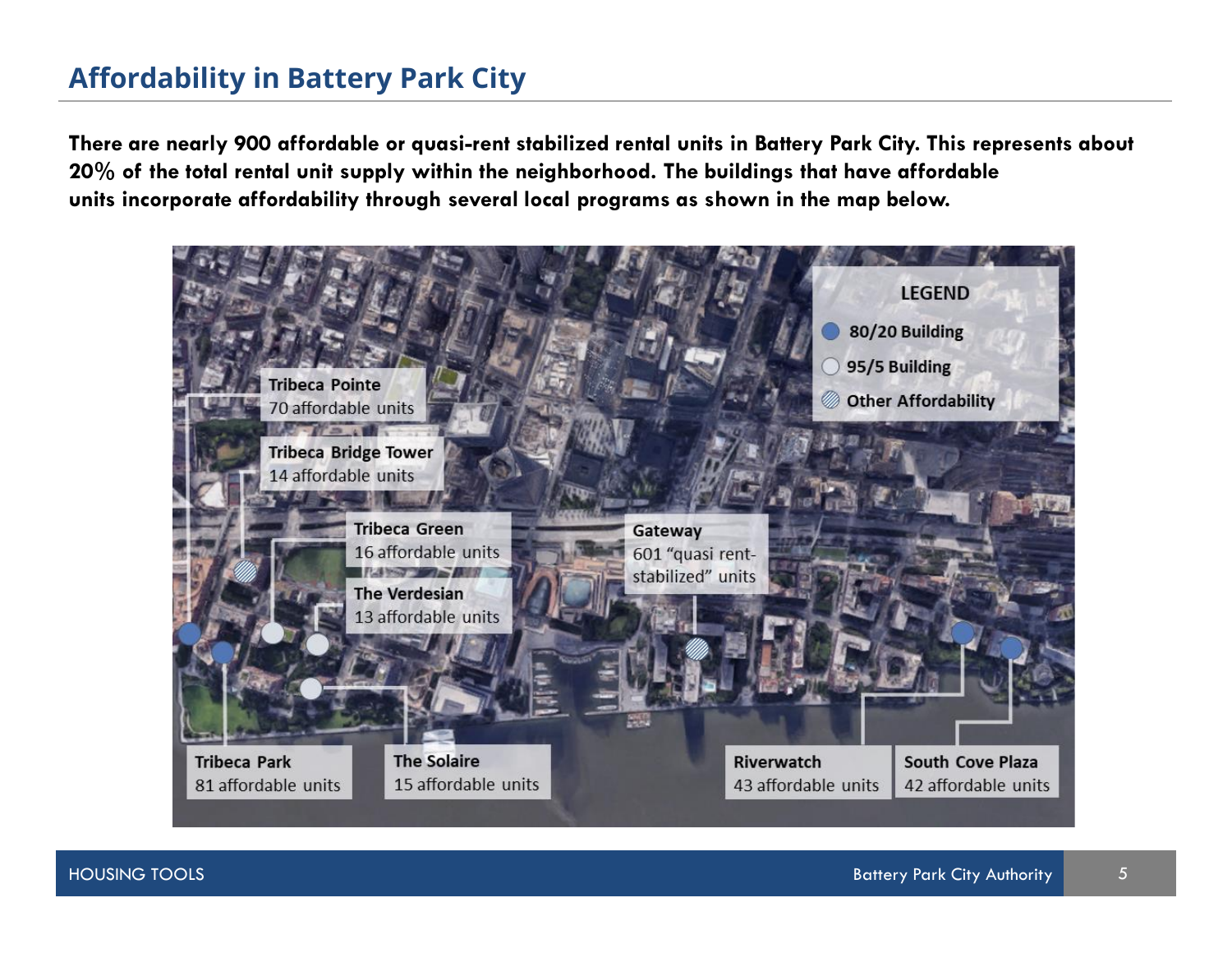# **Housing Tools**

**There is a broad ecosystem of housing affordability tools—broadly organized into three categories: land use regulations, tenant/owner support, project-based subsidy.**

**Land use policy reforms can increase the market's ability to meet demand by reducing barriers to new development, increased density, and other regulations. This can in turn increase supply, decrease the price of new rental housing, and slows the loss of existing affordable housing.** 

Reform of the regulations that govern construction standards can allow for the adoption of innovative new building technologies that lower the construction cost and sale price of housing.

Given BPC's existing density and the Authority's lack of immediate land use controls, this category of tools are the least relevant to The Authority.

**LAND USE REGULATIONS TENANT/OWNER SUPPORT PROJECT SUBSIDY**

**Tenant and owner support programs can preserve or expand affordability by providing support, typically financial subsidies, directly to households.**

Examples of these tools include rent stabilization, legal aid, ground rent adjustments with affordability requirements, anti-eviction measures, down payment assistance, and foreclosure prevention counselling.

While these tools can help households stay in their homes, especially in times of acute crises, most do not expand the supply of affordable housing.

In some limited cases, The Authority may have an opportunity to act as a resource for residents or potential residents to connect them with the resources that might allow them to retain ownership or occupancy of their homes. For instance, The Authority may be able to link existing residents with City and State programs for tenant support, reinforce City and State requirements for accurate reporting around affordability and tenant protections, and dialogue with City and State partners about ensuring that BPC residents have access to the same programs offered citywide and statewide.

**Subsidy tools fill the gap between what households can afford to pay and the cost to develop and operate housing, allowing building owners to preserve, or developers to build new, affordable housing.**

The federal government traditionally has operated the largest project-based subsidy tool in the form of Low Income Housing Tax Credits (LIHTC), which are dispersed on a project-specific level through a competitive process operated by the City's Departments of Housing Preservation and Development (HPD) and the Housing Development Corporation (HDC). Despite this large source of subsidy, projects often still find a gap between the cost to develop and operate housing and the rents households can afford. This gap is often filled with local sources and philanthropic sources, like housing trusts, preservation funds, or tax abatements. This combination of resources are responsible for many of the 895 regulated affordable housing units in Battery Park City today.

Additionally, a portion of The Authority's excess revenues are dedicated to supporting the creation and preservation of affordable housing throughout New York City through contributions to a Joint Purpose Fund.

HOUSING TOOLS



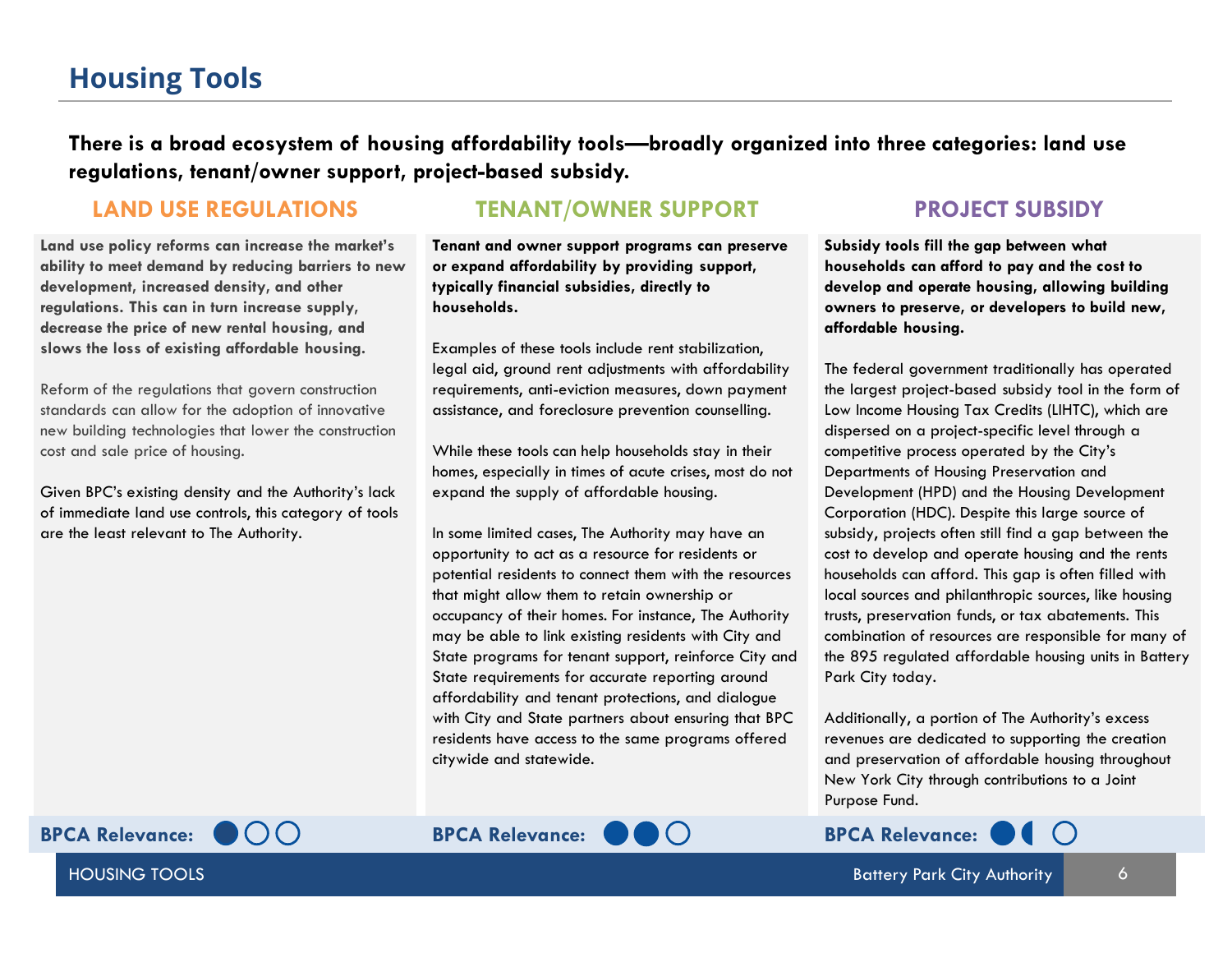# **Housing Tools**

**The ranking system below illustrates The Authority's potential role in facilitating affordable housing programs within BPC.** 

In most cases, the Authority has a limited role in deploying and enforcing affordability programs, given its structure and relationship to building owners in the neighborhood. For some programs, The Authority can engage with the City and State through key partnerships to further affordable housing goals.

| <b>BPCA Relevance</b>   | <b>Description</b>                                                                                                                                                                                                                                                                                                                                                                                                                                       |
|-------------------------|----------------------------------------------------------------------------------------------------------------------------------------------------------------------------------------------------------------------------------------------------------------------------------------------------------------------------------------------------------------------------------------------------------------------------------------------------------|
| $\bullet$ 00            | Reflects a role where the Authority has little or no control or influence over a program. In addition, the program<br>currently may have little relevance to The Authority and its partners.                                                                                                                                                                                                                                                             |
| $\bullet\bullet\circ$   | Reflects a role where the Authority can contribute to the development of a program to eligible partners through<br>sharing of information and resources. This would involve raising awareness of a program for developers, landlords<br>or even residents to take advantage of. Alternatively, it would involve The Authority serving as a liaison and<br>connecting BPC residents or building owners to the proper agencies, channels and/or resources. |
| $\bullet\bullet\bullet$ | Reflects a role where the Authority can directly contribute to or implement a program that increases overall<br>affordability.                                                                                                                                                                                                                                                                                                                           |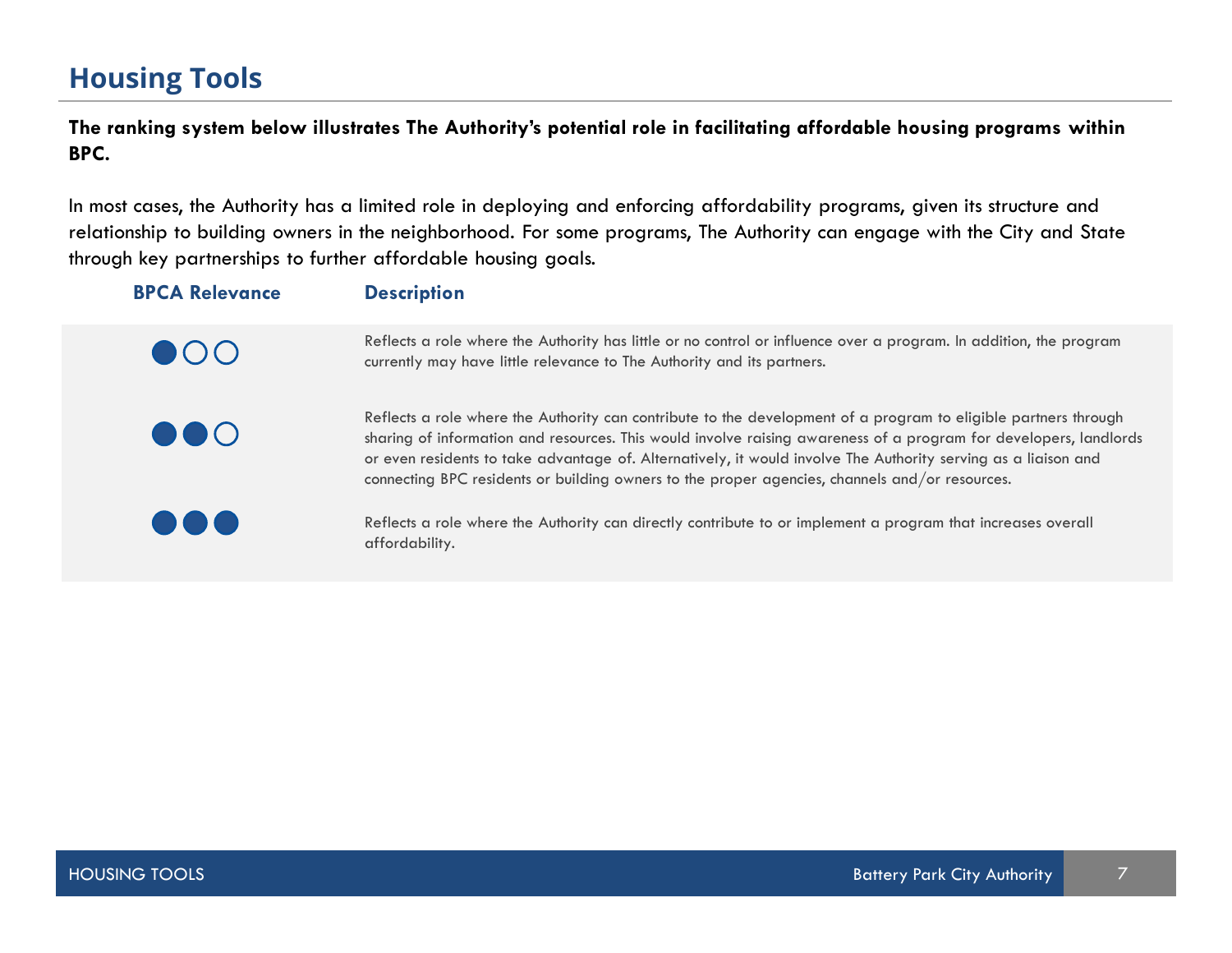# **Housing Tools Directory**

### **Each of the tools below are described and evaluated in the following section.**

| <b>TOOL</b>                                             | <b>RELEVANCE</b>        | <b>PAGE</b> |
|---------------------------------------------------------|-------------------------|-------------|
| <b>Land Use and Regulation</b>                          |                         |             |
| Affordability Restrictions on New Development           | $\bullet$ 00            | 10          |
| <b>Tenant/Owner Support</b>                             |                         |             |
| Ground Rent Adjustments with Affordability Requirements | $\bullet\bullet\bullet$ | 11          |
| Naturally Occurring Retirement Community (NORC)         | $\bullet\bullet\circ$   | 12          |
| Senior Citizen Rent Increase Exemption                  | $\bullet\bullet\circ$   | 13          |
| <b>Disability Rent Increase Exemption</b>               | $\bullet\bullet\circ$   | 13          |
| Senior Citizen Homeowners' Exemption                    | $\bullet\bullet\circ$   | 14          |
| Neighborhood Opportunities Program (Rhode Island)       | $\bullet$ OO            | 14          |
| <b>Project Subsidy: Quality &amp; Operation</b>         |                         |             |
| <b>Weatherization Assistance Program</b>                | $\bullet\bullet\bullet$ | 15          |
| <b>Green Housing Preservation</b>                       | $\bullet\bullet\circ$   | 16          |
| Sustainable Neighborhood Bonds                          | $\bullet\bullet\circ$   | 17          |
| Supportive Loan Housing Program                         | $\bullet$ 00            | 18          |
| Multi-Family Supportive Housing                         | $\bullet$ 00            | 18          |
| Senior Affordable Rental Apartments                     | $\bullet$ OO            | 19          |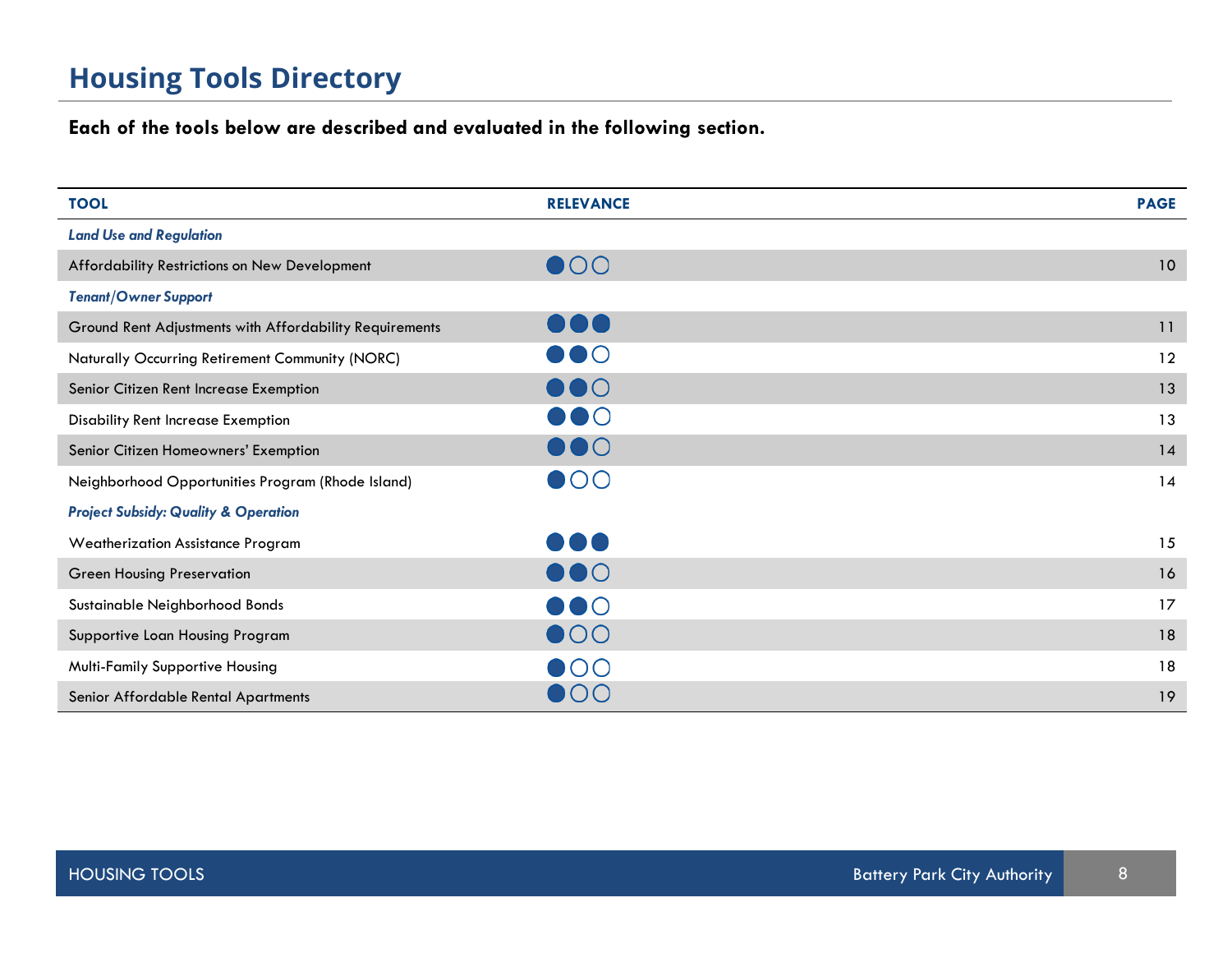# **Housing Tools Directory** *cont.*

**Each of the tools below are described and evaluated in the following section.**

| <b>TOOL</b>                               | <b>RELEVANCE</b> | <b>PAGE</b> |
|-------------------------------------------|------------------|-------------|
| <b>Project Subsidy: Capital Subsidy</b>   |                  |             |
| Affordable Housing Program                | $\bullet$ 00     | 20          |
| New Housing Opportunities Program         | $\bullet$ 00     | 20          |
| Participation Loan Program                | $\bullet$ 00     | 21          |
| Multifamily Housing Rehab Program         | $\bullet$ 00     | 21          |
| McKinney Act Loan Program                 | $\bullet$ 00     | 22          |
| Seattle Operating and Maintenance Program | $\bullet$ 00     | 23          |
| Affordable Housing Renovation Program     | $\bullet$ 00     | 24          |
| <b>Project Subsidy: Tax Incentives</b>    |                  |             |
| 80/20 Program                             | $\bullet$ 00     | 25          |
| 50/30/20 Program                          | $\bullet$ 00     | 25          |
| J-51 Program                              | $\bullet\circ$   | 26          |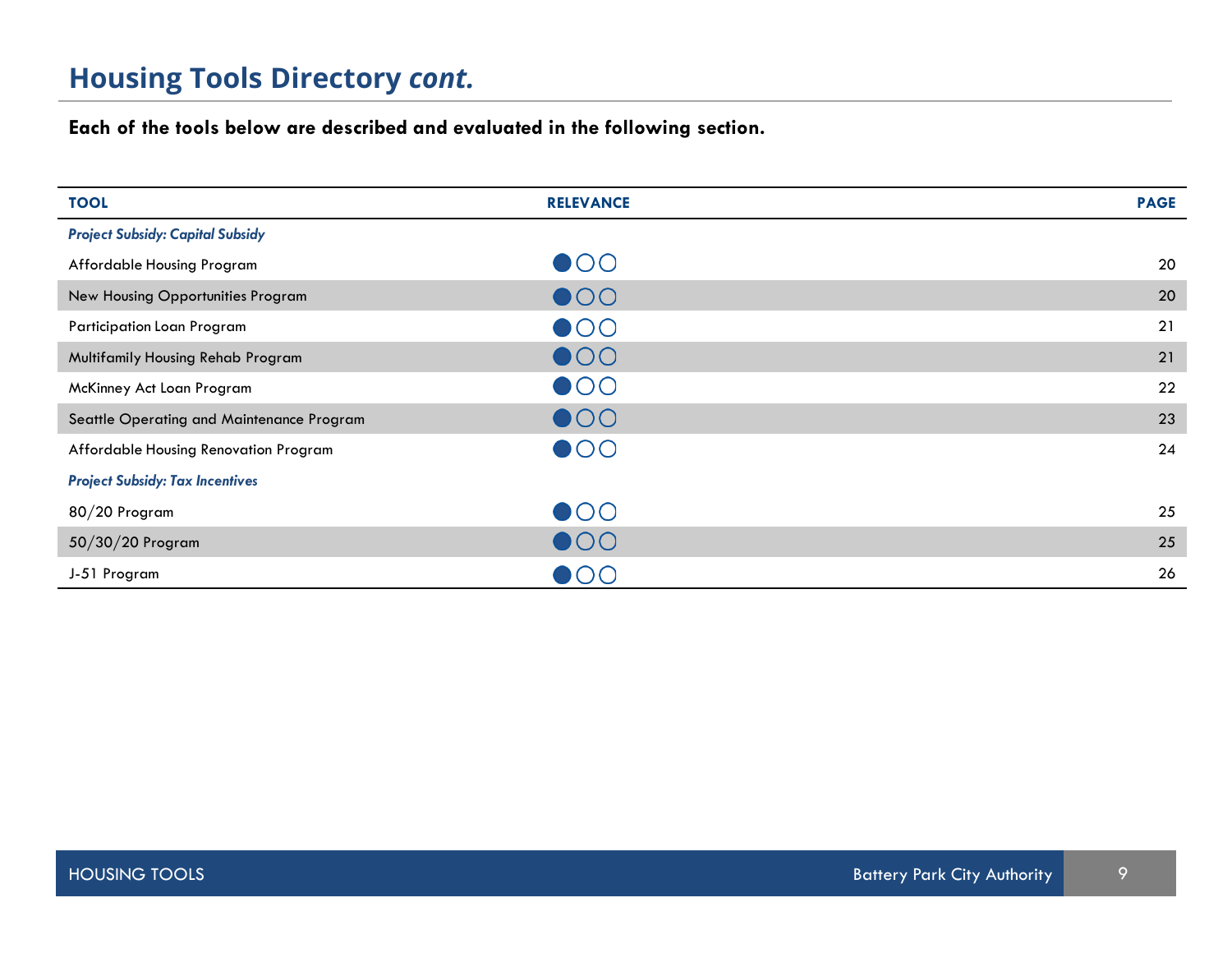### **LAND USE AND REGULATION**

#### **Affordability Restrictions on New Development**

*Description* Affordability restrictions require that developers meet affordability requirements by providing a percentage of the units as below market rate, at a price that is affordable to low or middle-income households. In New York City, the most common type of restriction is an inclusionary zoning regulation, which can either require or incentivize developers to include affordable units. To effectively increase affordability, these restriction policies must provide developers with sufficient incentives, such as density bonus or parking reduction, in exchange for their creation of affordable units. The incentives may take a variety of forms, such as allowing higher density development, reducing development costs by lowering minimum parking requirements or streamlining the development process.

*Admin Agency* NYC Department of Housing Preservation and Development (NYC HPD), NYC Department of City Planning (NYC DCP)

*Partner(s)* Local Housing Developers, NYC Department of City Planning

*Evaluation* Because it owns land within BPC, the Authority could set affordability restrictions on new development in the area. However, the current opportunities for use of these restrictions is limited, given that BPC is largely built out.  $\bullet$ 00

> Currently under construction, the Sendero Verde project is transforming a city-owned lot in East Harlem into three mixed-use buildings centered around a publicly accessible courtyard. Of the development's over 700 units, 163 will be permanently offered at below-market rates under the city's Mandatory Inclusionary Housing law. In addition to units of affordable housing, the property will include public gardens and recreational space, a mix of community facilities and social services, a new school, and approximately 30,000 square feet of retail. Shown below is Sendero Verde's publicly accessible courtyard, which is sheltered between the three buildings and raised one level above the street. It is designed to include large open space for community social events.



Link for additional [information](https://www1.nyc.gov/site/hpd/about/projects-detail.page?project=Sendero%20Verde).

*Existing Precedent*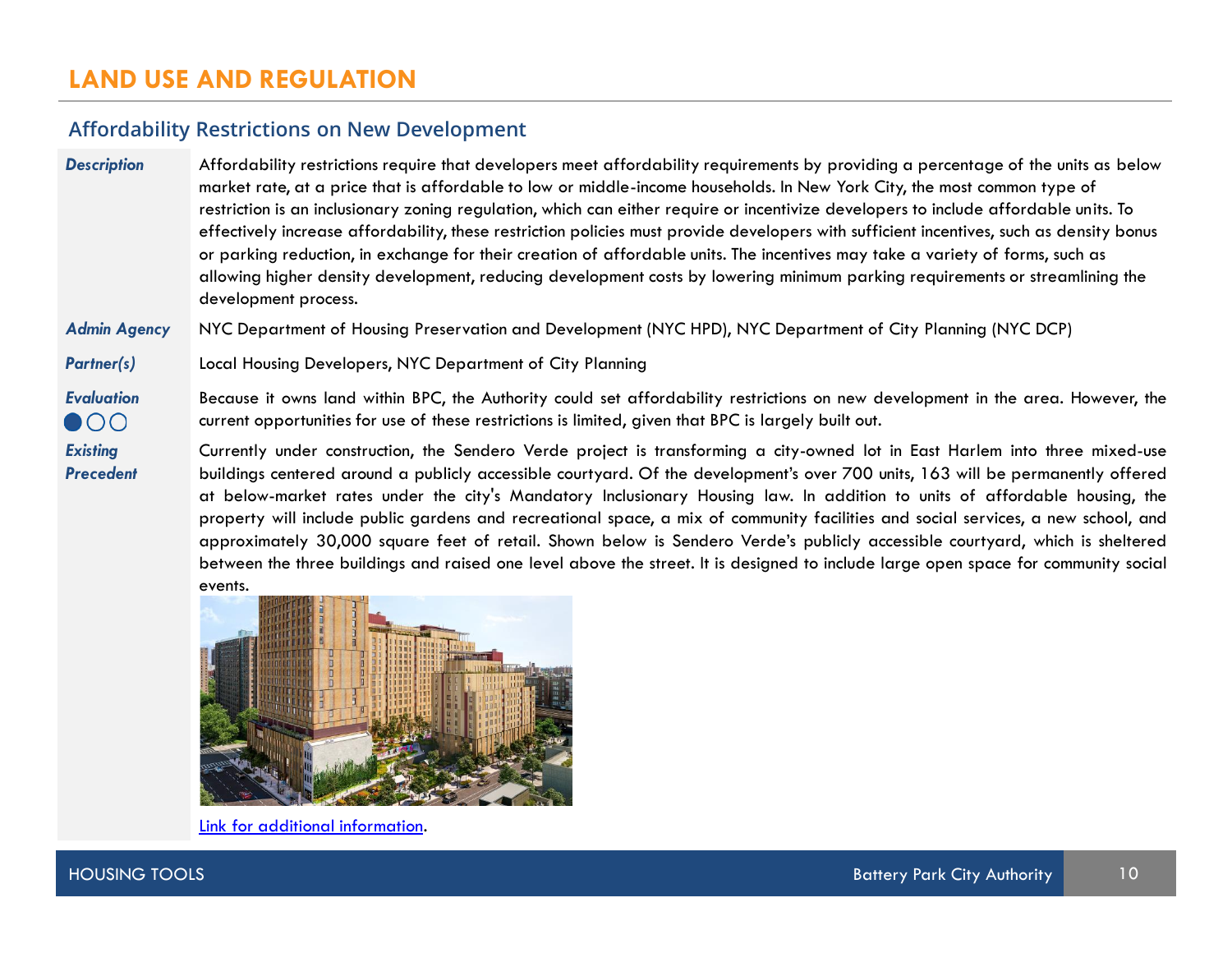#### **Ground Rent Adjustments with Affordability Requirements**

#### *Description* Because the Authority owns the land underlying multifamily, condominium, and commercial properties in BPC, it has some opportunities to enact specific requirements through the ground lease. Since all ground leases are already in place, these opportunities mainly arise through ground rent reset negotiations. Ground rent resets for multifamily buildings are approximately 15 years after their original lease date, with many occurring over the coming five to ten years. At the point of these ground rent resets, the Authority may have an opportunity to directly negotiate the continuation of affordability commitments, or expand these where possible, likely in exchange for a reduction in ground rent, reflecting the lost potential revenue associated with reduced rents.

#### *Admin Agency* BPCA

*Partner(s)* BPC multifamily building owners

*Existing Precedent*

*Evaluation* During upcoming ground rent reset negotiations, the Authority can prioritize extending affordability commitments (or expanding affordability) through the ground leases. Ground lease amendments that comply with this goal may reflect a reduced ground rent (from what would otherwise be charged). This is relevant for multifamily (rental) buildings within the neighborhood.

> The Authority recently completed a ground rent reset and ground lease amendment for Tribeca Pointe, a 340-unit multifamily building in Battery Park City. This agreement requires the building owner to maintain the building's existing level of affordability (70 units affordable to households making 40% and 50% of area median income) through 2069 and places an embargo on conversion of rental buildings to condominiums (along with accomplishing other BPCA goals).

Shown below is the 42-story Tribeca Pointe building, which is located along the Hudson waterfront at the northern end of BPC.

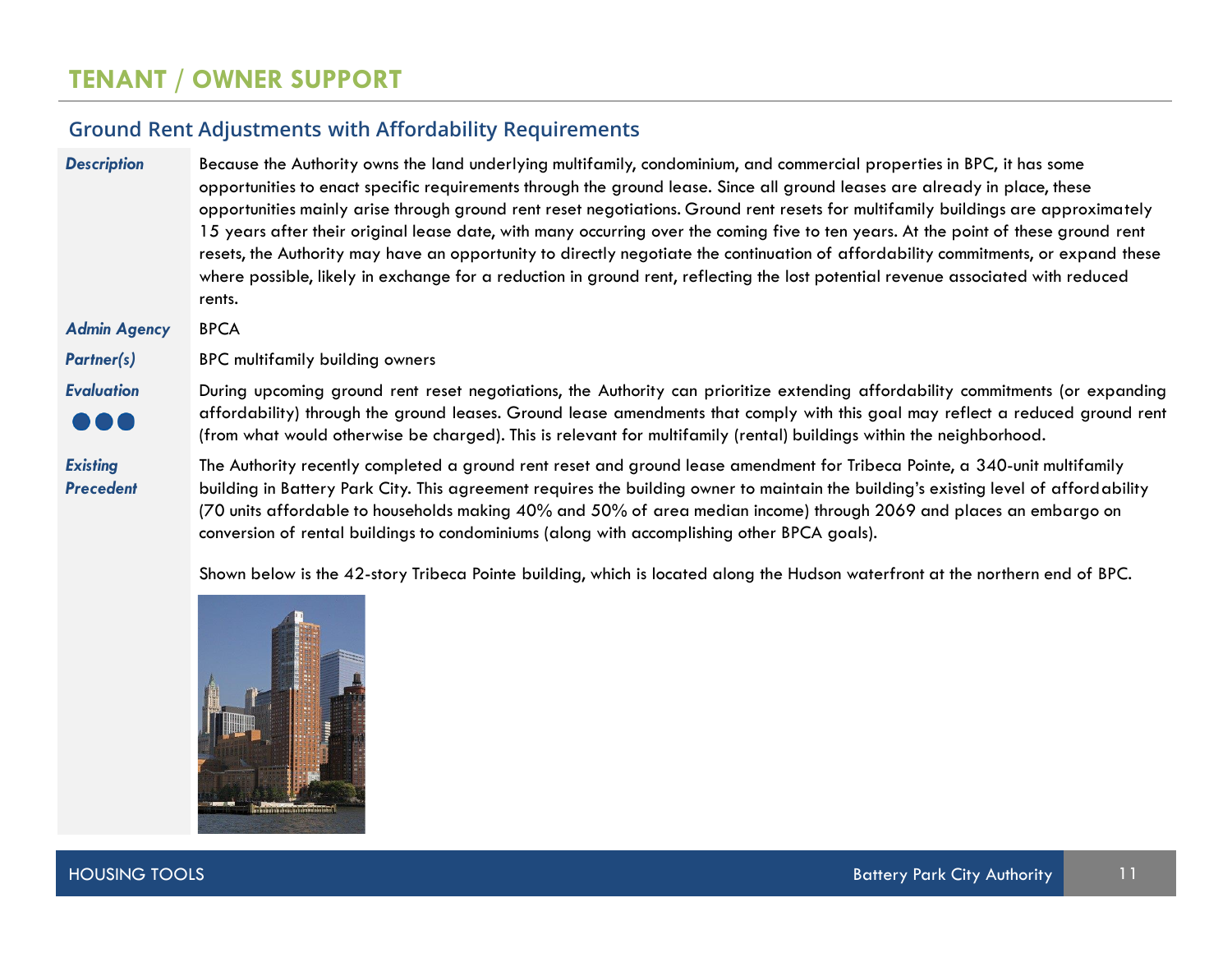#### **Naturally Occurring Retirement Community**

**Description** A Naturally Occurring Retirement Community (NORC) is a building with a sizeable senior community that was not purpose-built as a senior community. NORC programs operate through multi-disciplinary partnerships representing a mix of public and private entities, and provide on-site services and activities. The intent of the NORC program is to facilitate and integrate the health and social services already available in the community, as well as organize those necessary to help meet the goal of enabling older adults to remain at home. Once a community meets the respective criteria, it becomes eligible for local, state, and federal funds retroactively to provide that community with the support services elderly populations typically need.

- *Admin Agency* NYS Homes and Community Renewal (NYS HCR)
- **Partner(s)** Residents and Building Owners
- *Evaluation* Building owners can play a role by formally establishing NORCs within properties that have a sizable senior population, thereby increasing the quality of life for residents. The Authority can also play a supportive role by integrating its operational services with  $\bullet\bullet\circ$ NORC programmatic services. For example, the Authority could coordinate with a local NORC to rent park space for social programs or services. As per New York State criteria, a majority of older adults to be served must be low or moderate-income, as defined by US Department of Housing and Urban development. As BPCA owners transition into retirement and fixed incomes, their incomes may qualify for this program, despite being in households that were previously designated as higher-income.
- *Typical Budget* Local NORC budgets range between \$130,000 and over \$1 million. Generally, most NORCs cost less than \$1 million to operate.

*Existing Precedent* Penn South is a co-op development that encompasses nearly 3,000 apartments in 10 high rises. In 1986, Penn South created the Penn South Program for Seniors, the first NORC program in the country. This program offers dedicated community rooms for the elderly; opportunities for medical care, home visits, and food delivery; and classes in different social activities. Currently, a combination of municipal and state agencies as well as nonprofit and private entities supports the senior population at Penn South. Shown below are members of Penn South's senior fitness program, which is held twice a week to improve participant strength. balance.



Link for [additional](https://www.psss.org/) info.

HOUSING TOOLS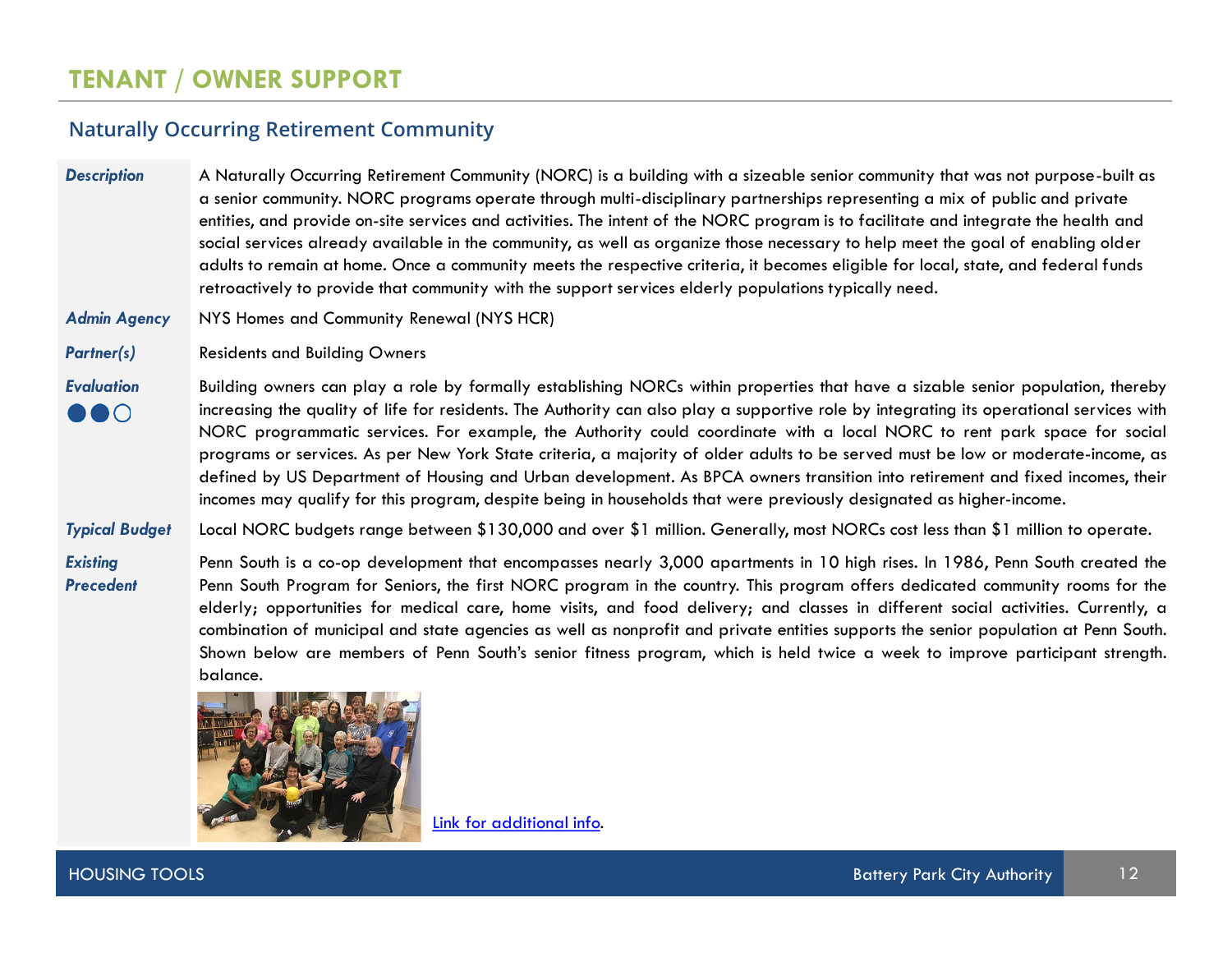#### **Senior Citizen Rent Increase Exemption**

| <b>Description</b>                           | The Senior Citizen Rent Increase Exemption (SCRIE) Program exempts low-income renters who are 62 or older eligible from some<br>or all rent increases, and exempts low-income senior owners eligible from their cooperative's carrying charges, capital assessments,<br>or voluntary capital contributions, as long as the residents are paying at least one-third of their disposable income on rent. Tenants<br>directly apply for the benefit, which is administered as a real estate tax credit to landlords who would otherwise receive the<br>increased rent. Tenants are eligible if they live in Mitchell-Lama housing, Article XI cooperatives, federally-assisted cooperatives,<br>or rent regulated apartments. |
|----------------------------------------------|----------------------------------------------------------------------------------------------------------------------------------------------------------------------------------------------------------------------------------------------------------------------------------------------------------------------------------------------------------------------------------------------------------------------------------------------------------------------------------------------------------------------------------------------------------------------------------------------------------------------------------------------------------------------------------------------------------------------------|
| <b>Admin Agency</b>                          | NYS Homes and Community Renewal (NYS HCR)                                                                                                                                                                                                                                                                                                                                                                                                                                                                                                                                                                                                                                                                                  |
| <b>Partner(s)</b>                            | <b>Residents and Building Owners</b>                                                                                                                                                                                                                                                                                                                                                                                                                                                                                                                                                                                                                                                                                       |
| <b>Evaluation</b><br>$\bullet \bullet \circ$ | This program has potential to increase affordability for rent-burdened seniors within BPC, but its building eligibility requirements<br>means that its benefits extend to only rent regulated apartments. The Authority has no power to incentivize or implement any                                                                                                                                                                                                                                                                                                                                                                                                                                                       |

aspect of this program but can provide information to tenants as part of outreach around tools for preserving affordability.

#### **Disability Rent Increase Exemption**

*Description* The Disability Rent Increase Exemption Program (DRIE) exempts disabled renters from some or all rent increases, and exempts disabled limited-equity owners from their cooperatives carrying charges, capital assessments, or voluntary capital contributions, as long as the residents are paying at least one-third of their disposable income on rent. Tenants must receive eligible state or federal disability-related financial assistance to be eligible for the program and must apply for the program. Tenants directly apply for the benefit, which is administered as a real estate tax credit to landlords who would otherwise receive the increased rent. Tenants are eligible if they live in Mitchell-Lama housing, Article XI cooperatives, federally-assisted cooperatives, or rent regulated apartments.

*Admin Agency* NYS Homes and Community Renewal (NYS HCR)

**Partner(s)** Residents and Building Owners

*Evaluation* This program has potential to increase affordability for rent-burdened residents within BPC. Provided that tenants/owners are eligible, they can participate in this program to help mitigate rent or tax increases. residents. The Authority has no role in  $\bullet$   $\bullet$  ( ) administering this program as it would be between the State, the building owners, and tenants—but can play an outreach role to ensure that tenants know about the program.

JUU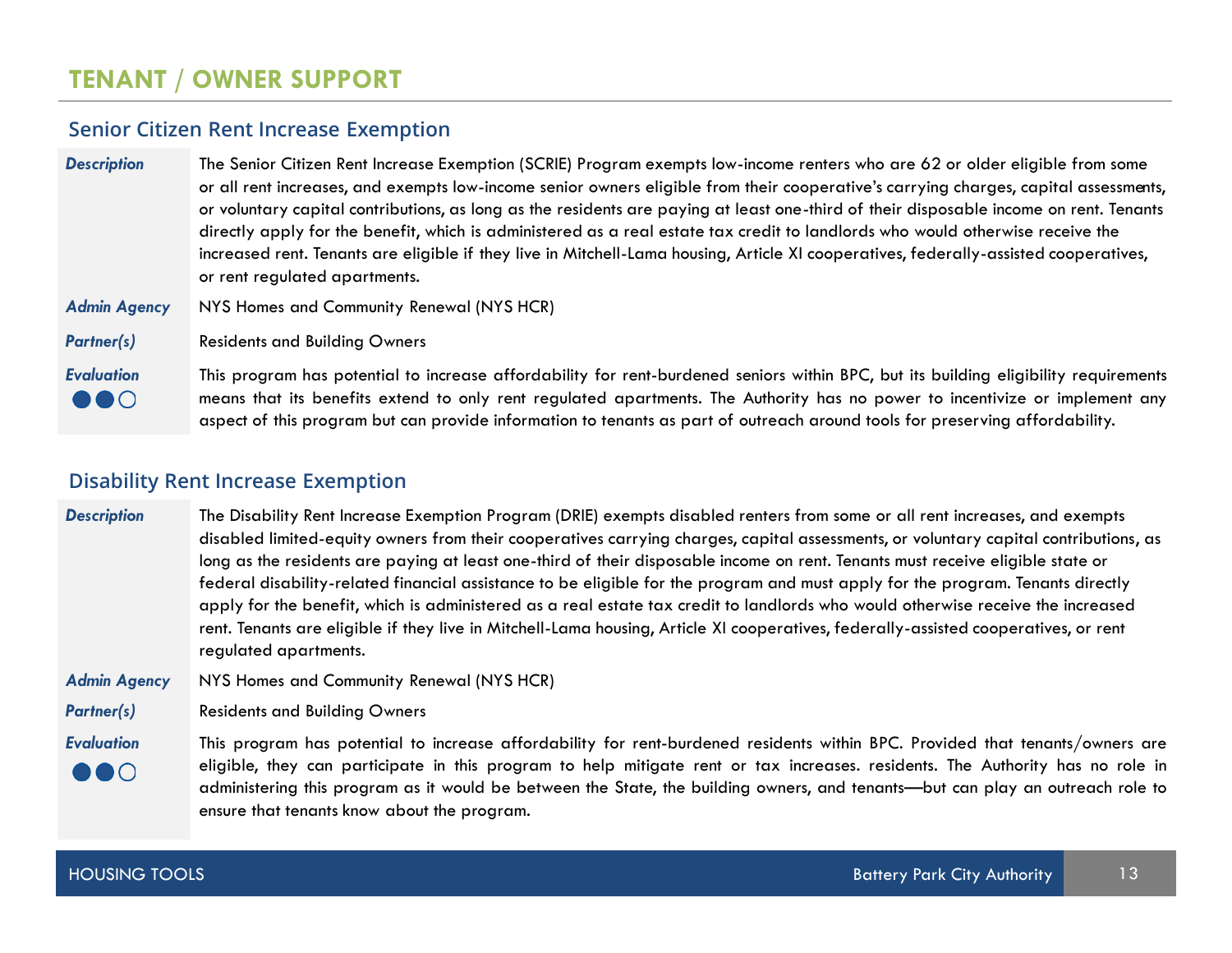#### **Senior Citizen Homeowners' Exemption**

- *Description* The Senior Citizen Homeowners' Exemption (SCHE) program allows seniors with an annual income of \$58,399 or less to reduce the property tax bill on their primary residence. This is accomplished by reducing the taxable assessed value of a qualifying senior's home by up to 50%, but the exemption varies based on income. The property tax break applies to seniors who own one-, two- or three-family homes, co-ops and condo apartments.
- *Admin Agency* NYC Department of Finance
- *Partner(s)* Residents and Building Owners

*Evaluation* Rising property taxes can place significant financial pressure on long-time homeowners and contribute to their displacement. This program provides tax relief for seniors who earn up to 70% of the Area Median Income, supporting the means for them to remain  $\bullet\bullet\circ$ in their homes. While a useful affordability tool, the Authority has no power to incentivize or implement any aspect of this program. However, it can provide information to tenants as part of outreach around tools for preserving affordability.

#### **Neighborhood Opportunities Program (Rhode Island)**

#### *Description* The program provides funds to cover the difference between the rental cost affordable to very low-wage Rhode Islanders and the cost to owners of operating the rental units. Essentially, funding allows rents to be set at a level that is both affordable for renters and sustainable for owners. Developments must benefit very low-income individuals and families with gross annual incomes at or below 40% of the Area Median Income. The program is funded through Rhode Island Housing's annual budget allocation process. Since its inception, the Neighborhood Opportunities Program has contributed \$44 million in gap funding for the development and operation of 1,188 units in 173 developments throughout 28 communities in Rhode Island.

- *Admin Agency* Rhode Island Housing (private lender)
- **Partner(s)** Building Owners

*Evaluation* In contrast to New York's SCRIE and DRIE, this program provides direct gap funding as opposed to tax credits for building owners. If this program were implemented in New York City, its eligibility would only be income restricted not just to target populations  $\bullet$ 00 with special needs. However, this program is funded directly by a private lender, and thus would have limited reach for current residents. If the program were implemented in BPC, the Authority could not extend gap financing for these purposes. The Authority can monitor programs like these to see if there are future opportunities within BPC, but current implementation is unlikely. Furthermore, it is not within the Authority's purview to make the necessary policy changes to make a local analogue to this program. Adoption and implementation of this policy would require broader action from City and State leadership.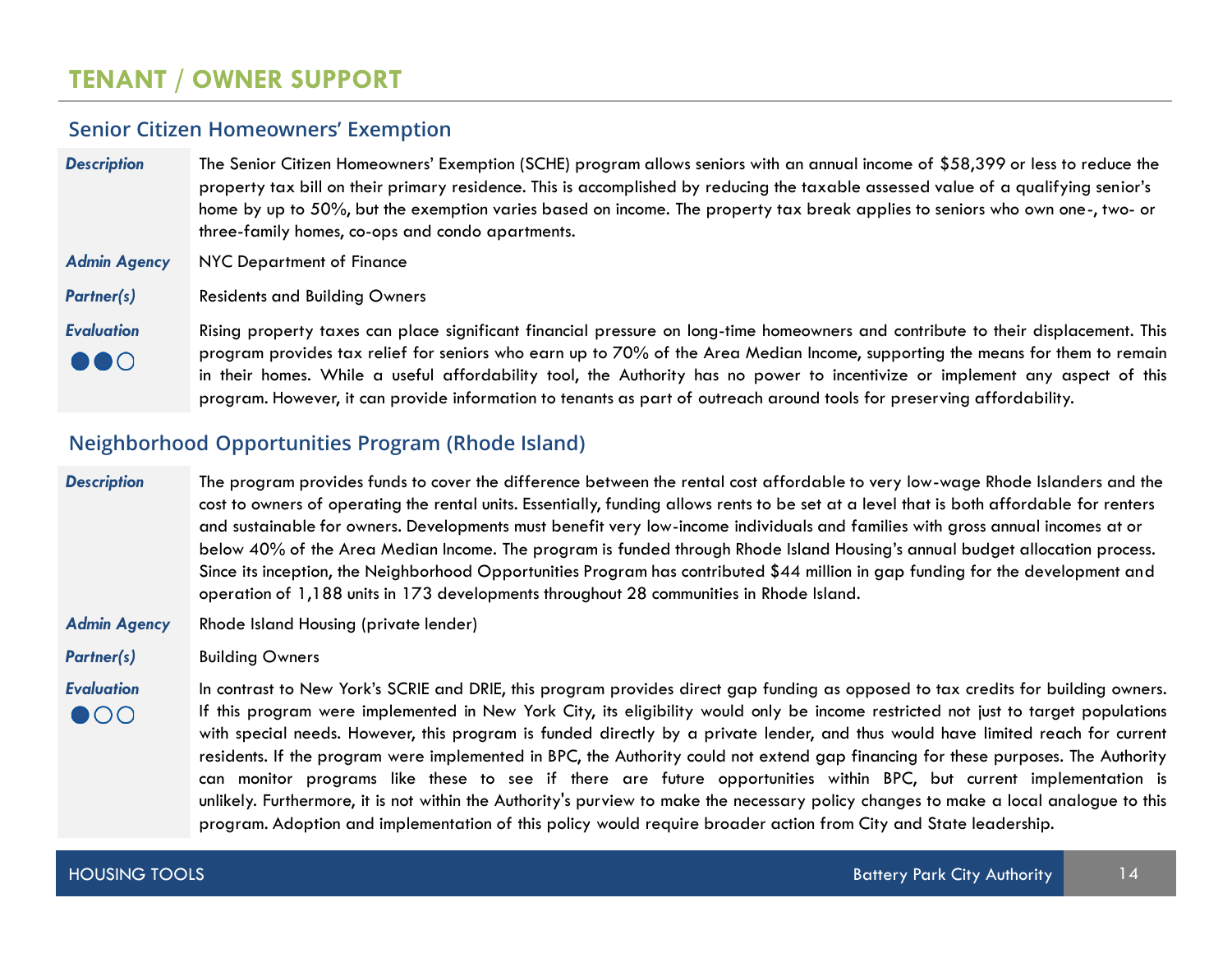#### **Weatherization Assistance Program**

*Description* This program assists households with incomes at or below 60 percent of the state median income by reducing their heating and cooling costs through a variety of energy efficiency measures. Under the program, several energy efficiency measures are performed, including: weather-stripping; caulking; wall and ceiling insulation; heating system improvements or replacement; efficiency improvements in lighting; hot water tank and pipe insulation; and refrigerator replacements with Energy Star-rated units. For multi-family eligible housing, assistance is provided only to buildings where more than two-thirds of the tenants whose incomes are at or below 200% of the federal poverty level.

*Admin Agency* NYC Department of Housing Preservation and Development (NYC HPD)

Partner(s) **Building Owners** 

*Evaluation* This program would benefit multi-family building owners within BPC—provided that residents meet the program's income requirements. To participate, buildings owners must contribute up 25 to 35 percent of the cost of rehabilitation. The program has potential to assist in financing efficiency measures, though the minimum owner contribution may be cost prohibitive requirement without additional subsidy. The Authority itself can also play a supporting role for building owners with this program by providing technical guidance to owners—including for building envelope improvements and HVAC systems upgrades, as referenced in the Authority's current ten-year Sustainability Plan's interventions.

*Existing Precedent* Between 2010 and 2012, LISC and Enterprise Community Partners oversaw an ambitious and successful program that weatherized 2,226 apartments in 96 multi-family affordable housing buildings in New York City. Using funding from WAP and other sources, both organizations initiated repairs that include heating system replacement, heating system controls, lighting, roof insulation, window replacement, and ventilation. The program achieved an overall energy usage and cost savings of 15%. Savings varied by use, with the greatest energy reduction in heating energy use.



Link for additional [information](https://www.lisc.org/media/filer_public/9e/97/9e97ee50-524e-4669-8609-a6acb2f4ee7e/multifamily_weatherization_assistance_program.pdf).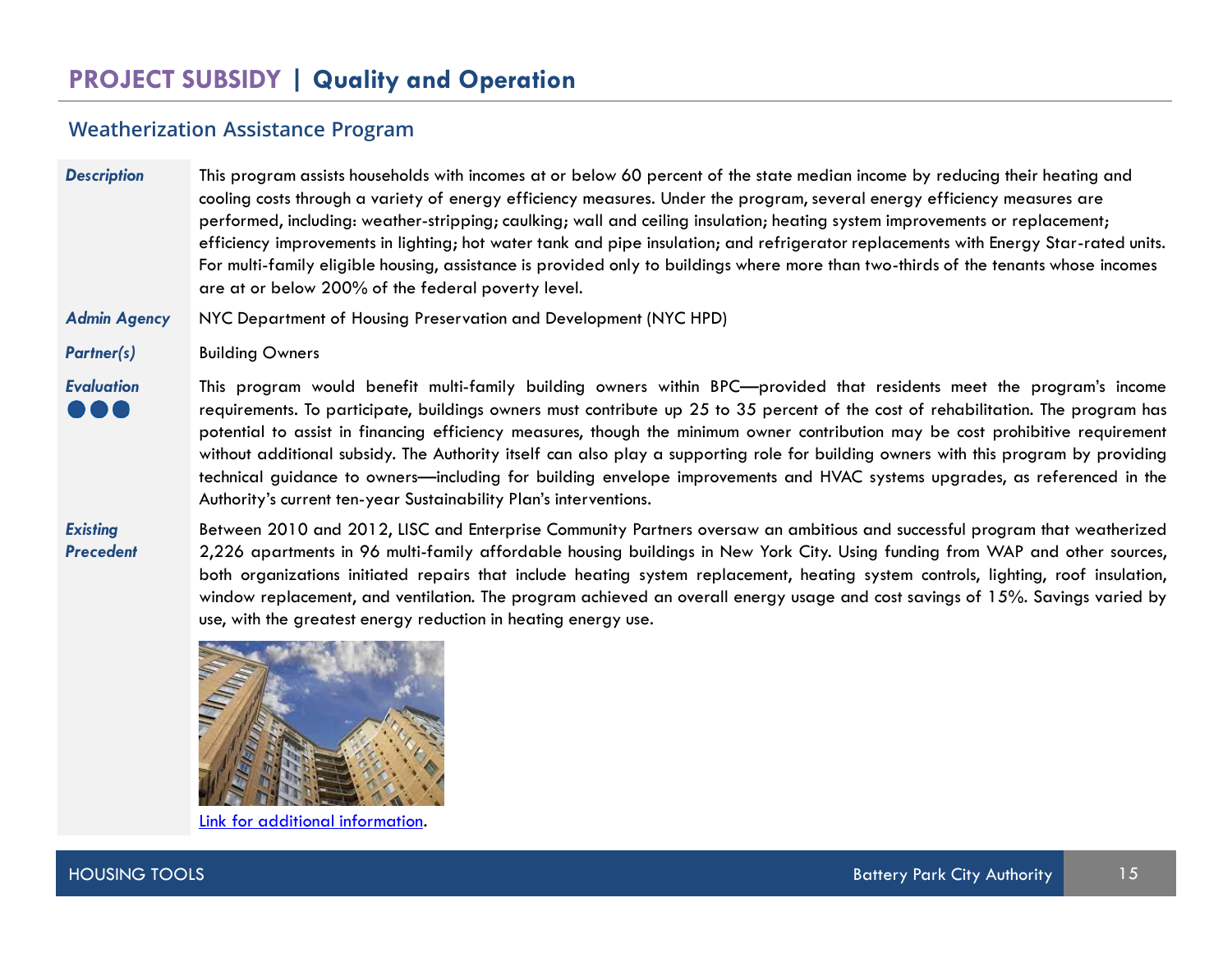#### **Green Housing Preservation Program**

*Description* This program provides low- or no-interest loans to finance energy efficiency and water conservation improvements, lead remediation, and moderate rehabilitation work. The program is designed to assist small- and mid-size building owners improve building conditions and lower operating expenses to ensure the long-term physical and financial health of their buildings and to preserve safe, affordable housing. Current and future vacant apartments must be rented to households whose incomes do not exceed 120% of Area Median Income. Eligible buildings must have at least 5 units and be less than 50,000 square feet.

#### *Admin Agency* NYC Department of Housing Preservation and Development (NYC HPD)

*Partner(s)* Building Owners

*Existing Precedent*

 $\bullet\bullet\circ$ 

*Evaluation* There are very few small-size buildings within BPC, so this program would only benefit mid-size building owners seeking improvements. The Authority has a very limited role as it cannot force building owners to use any sort of financing tool. However, it could provide information about it as part of campaign around tools for preserving affordability and sustainability.

In 2016, the organization known as Asian Americans for Equality participated in the program to preserve affordable housing and reduce energy costs in its Chinatown-owned building. The rehabilitation of 81 Madison St., a tenement in Chinatown, secured 20 apartments for low-income families in a rapidly changing neighborhood. The over \$2 million project included energy-efficient upgrades funded in part by the city's program. The renovations conducted for the building include heating, electric, and plumbing systems, lead and asbestos abatement, interior wall replacement and new tiling for kitchens and bathrooms. Shown below is the façade of the building, which is one of the first recipients of the program's loans. The building will remain income-restricted for 40 years, preserving affordability in an area that is gearing up for an influx of change.



[Link for additional information.](https://www.aafe.org/2017/12/aafe-preserves-affordable-apartments-in-chinatown-thanks-to-help-from-hpd-and-enterprise.html)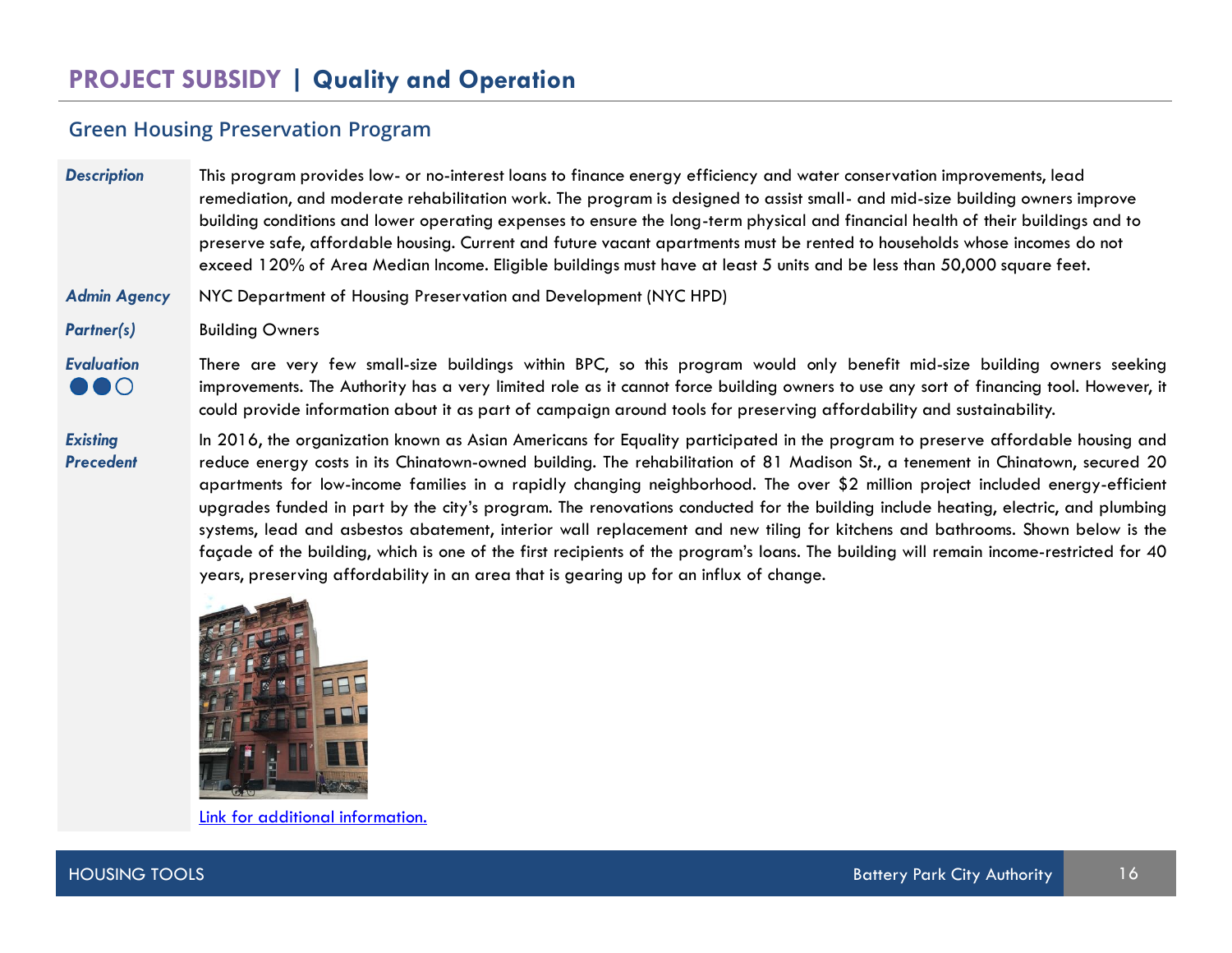#### **Sustainable Neighborhood Bonds**

**Description** Initially authorized by the NYC Housing Development Corporation in 2015, Sustainable Neighborhood Bonds allow investors to invest directly in bonds that finance the new construction and preservation of affordable housing projects that stimulate economic growth and revitalize neighborhoods. In addition to the affordability and holistic community development components, Sustainable Neighborhood Bonds also address environmental benefits, building on the work HDC does through the Enterprise Green Communities Criteria, the only comprehensive green building framework designed for affordable housing. Sustainable Neighborhood Bonds can be used by developers to preserve the quality and supply of affordable housing in Battery Park City.

*Admin Agency* Private Institutions

*Partner(s)* Local Affordable Housing Developers

#### *Evaluation* These bonds could be used by willing developers and building owners to preserve existing affordable housing and help reach sustainability goals targeted by the Authority by addressing environmental upgrades. The Authority itself cannot finance projects  $\bullet\bullet\circ$ through Sustainable Bonds nor can it incentivize developers to use these tools. However, it could provide information about it as part of campaign around tools for preserving affordability to building owners.

*Existing Precedent* 90 Sands is a previously residential hotel that has been renovated and repositioned as supportive and affordable housing. Of the 491 apartments in the building, 185 will be affordable to a wide range of residents, from extremely low-income to moderateincome households. 305 units will be home to formerly homeless individuals. The project was financed by taxable bonds totaling more than \$70 million issued by the New York City Housing Development Corporation.

Shown below is 90 Sands, which was repositioned from a hotel of into 491 units of affordable and supportive housing.



[Link for additional information.](https://breakingground.org/our-housing/90-sands)

HOUSING TOOLS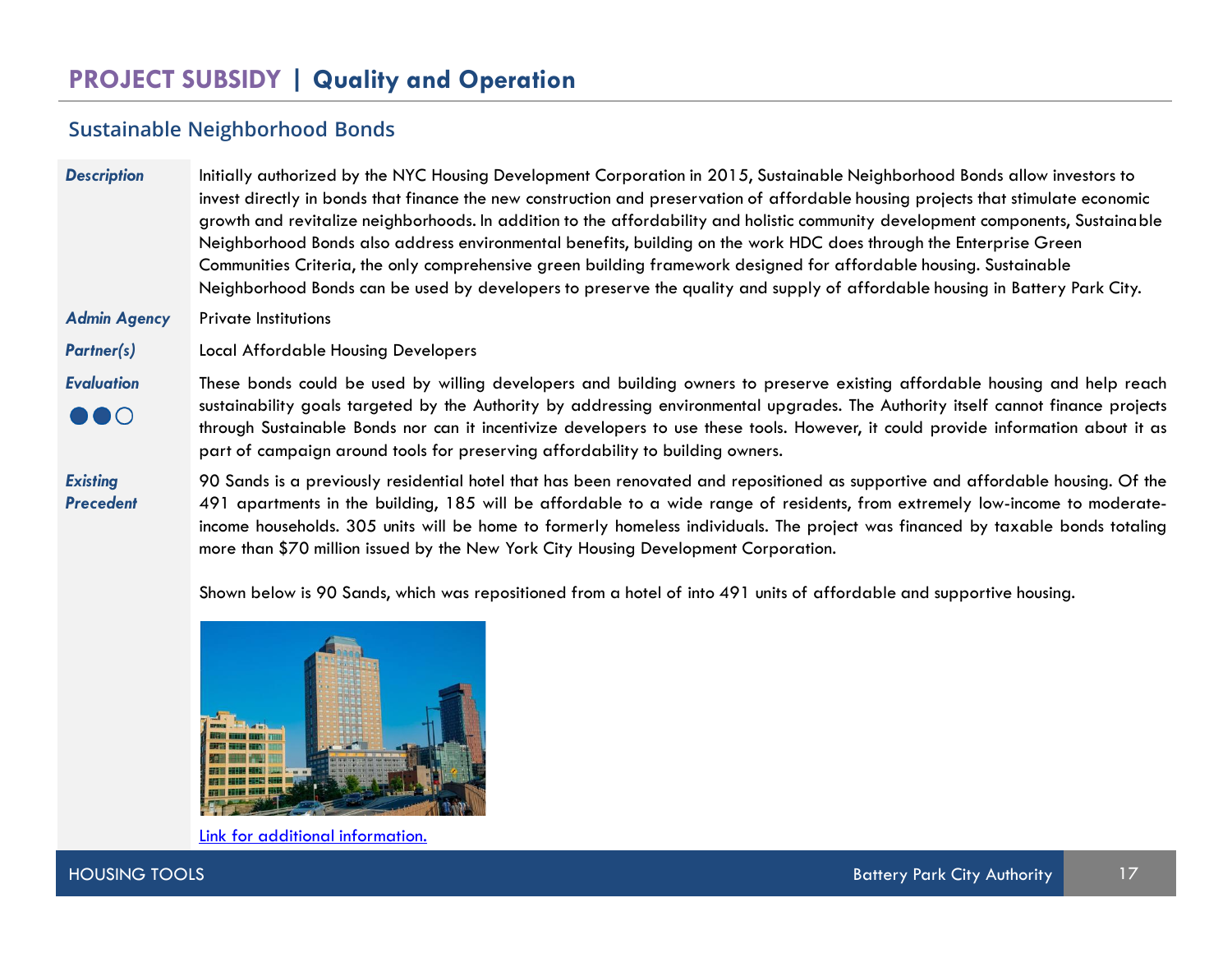#### **Supportive Housing Loan Program**

| <b>Description</b>                | The Supportive Housing Loan Program (SHLP) makes loans to non-profit and for-profit developers of permanent supportive<br>housing with on-site social services. Projects developed with SHLP funding must provide 60% of units for homeless, disabled<br>individuals or homeless families with a disabled head-of-household. The remaining 40% can be rented to households from the<br>community earning up to 60% of the Area Median Income. Projects may be new construction or rehabilitation, and on city-owned<br>or privately-owned land. |
|-----------------------------------|-------------------------------------------------------------------------------------------------------------------------------------------------------------------------------------------------------------------------------------------------------------------------------------------------------------------------------------------------------------------------------------------------------------------------------------------------------------------------------------------------------------------------------------------------|
| <b>Admin Agency</b>               | NYC Department of Housing Preservation and Development (NYC HPD)                                                                                                                                                                                                                                                                                                                                                                                                                                                                                |
| <b>Partner(s)</b>                 | Local Affordable Housing Developers                                                                                                                                                                                                                                                                                                                                                                                                                                                                                                             |
| <b>Evaluation</b><br>$\bullet$ 00 | Given current BPC building income mixes, SLHP programs are unlikely to be implemented by building owners, especially as the<br>program does not allow for any market-rate units. The Authority can monitor programs like these to see if there are future<br>opportunities within BPC, but current implementation is unlikely.                                                                                                                                                                                                                  |

#### **Multi-Family Supportive Housing (New Hampshire)**

- *Description* The Multi-Family Supportive Housing Financing Program provides financial assistance to owners/sponsors of housing where the housing is provided in tandem with social service programs related to the needs of the residents. Projects consisting of new construction, acquisition and/or rehabilitation, reconstruction or conversion are eligible. Projects eligible for financing include permanent rental housing, single room occupancy (SRO), transitional housing, and group homes/shelters with ongoing social services designed for and directly related to the needs of the residents, as well as emergency crisis housing, housing for homeless families, drug/alcohol rehabilitation and recovery housing, housing for persons with a disability, and housing for persons diagnosed with severe mental illness.
- *Admin Agency* New Hampshire Housing Finance Authority
- *Partner(s)* Local Affordable Housing Developers
- *Evaluation* This program serves as an analogue to New York City's Supportive Loan Housing program, but includes additional financing for  $\bullet$ single room occupancy (SRO) and other supportive housing typologies. The Authority can monitor programs like these to see if there are future opportunities within BPC, but current implementation is unlikely. As illustrated with other non-local examples, it is not within the Authority's purview to make the necessary policy changes to make a local analogue to this program. Adoption and implementation of this policy would require broader action from City and State leadership.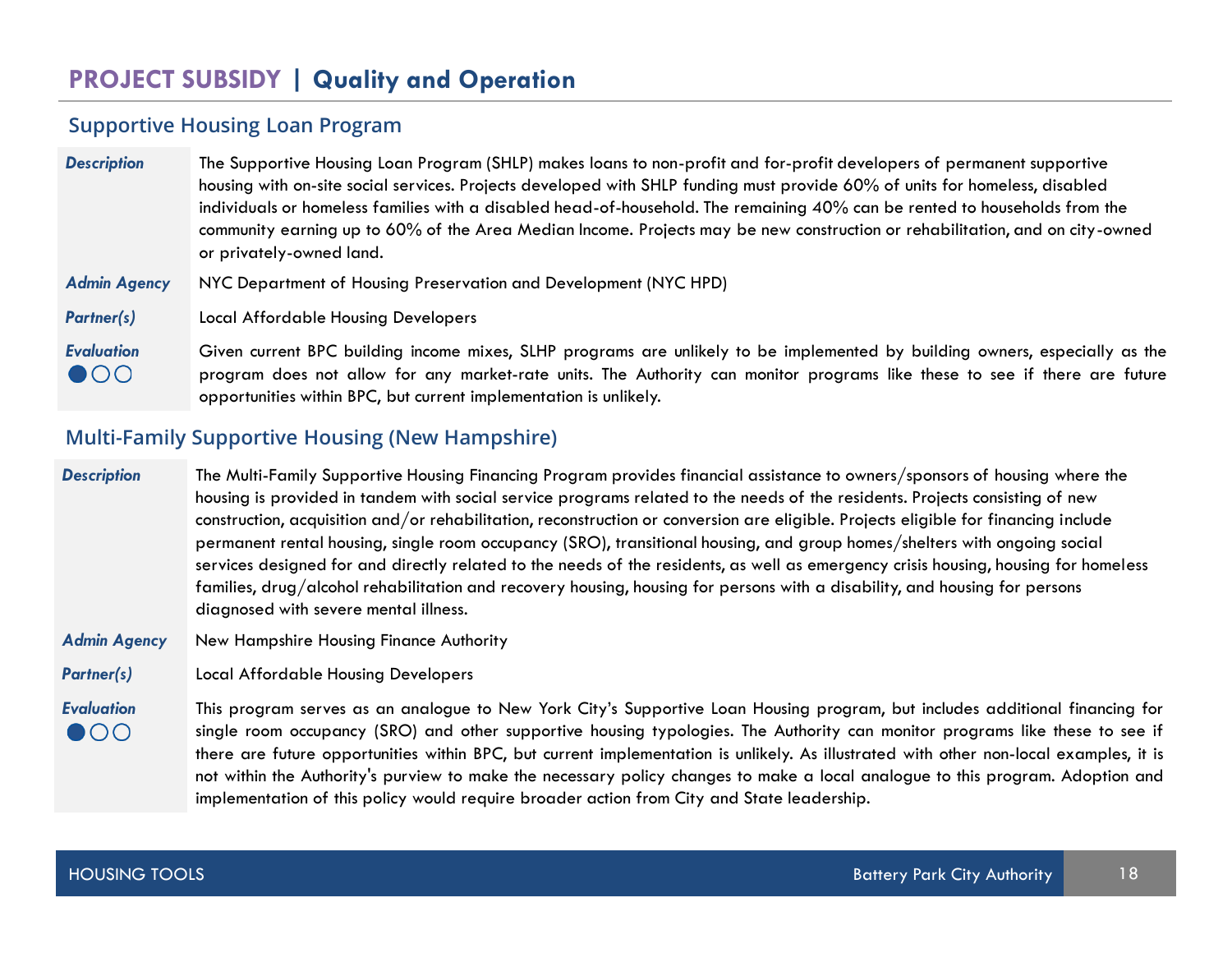## **Senior Affordable Rental Apartments**

| <b>Description</b>                | Senior Affordable Rental Apartments program (SARA) provides gap financing in the form of low interest loans to support the<br>construction and renovation of affordable housing for seniors, 62 years in age and older, with incomes of up to 60% of the Area<br>Median Income. Projects developed with SARA funding must also set aside 30 percent of units for homeless seniors referred by a<br>City or State agency, typically the New York City Department of Homeless Services (DHS). SARA loans carry a minimum 30-year<br>term and may be up to \$75,000 per unit. |
|-----------------------------------|----------------------------------------------------------------------------------------------------------------------------------------------------------------------------------------------------------------------------------------------------------------------------------------------------------------------------------------------------------------------------------------------------------------------------------------------------------------------------------------------------------------------------------------------------------------------------|
| <b>Admin Agency</b>               | NYC Department of Housing Preservation and Development (NYC HPD)                                                                                                                                                                                                                                                                                                                                                                                                                                                                                                           |
| <b>Partner(s)</b>                 | <b>Local Affordable Housing Developers</b>                                                                                                                                                                                                                                                                                                                                                                                                                                                                                                                                 |
| <b>Evaluation</b><br>$\bullet$ 00 | This program has strict income and supportive housing requirements for seniors and individuals experiencing homelessness. The gap<br>financing offered would likely not be enough to justify project feasibility for many building owners, making this an unattractive<br>option within BPC. In addition, the Authority itself cannot extend these low-interest loans to encourage this kind of development.<br>The Authority can monitor programs like these to see if there are future opportunities within BPC, but current implementation is<br>unlikely.              |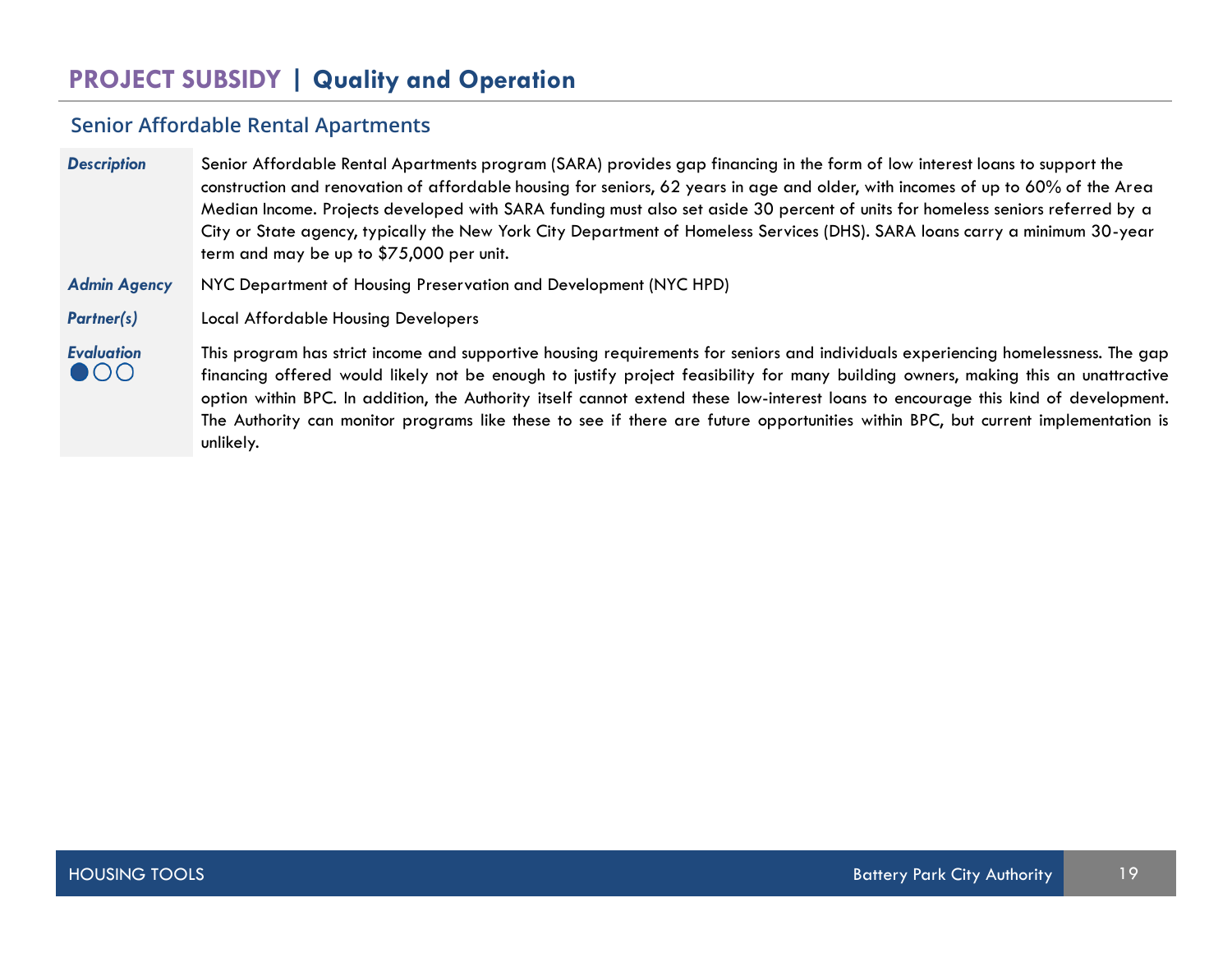## **PROJECT SUBSIDY | Capital Subsidy**

#### **Affordable Housing Program**

| <b>Description</b> | The Affordable Housing Program finances the purchase, construction, or rehabilitation of owner-occupied housing for low- or   |
|--------------------|-------------------------------------------------------------------------------------------------------------------------------|
|                    | moderate-income households (with incomes at 80 percent or less of the Area Median Income), and the purchase, construction, or |
|                    | rehabilitation of rental housing where at least 20 percent of the units are affordable for and occupied by very low-income    |
|                    | households (with incomes at 50 percent or less of the Area Median Income).                                                    |

- *Admin Agency* Federal Housing Finance Agency (FHFA)
- *Partner(s)* Local Affordable Housing Developers

*Evaluation* This program is best suited for multi-family buildings that require substantial rehabilitation. Many buildings within BPC were  $\bullet$ 00 constructed after the 1980s, meaning that there is little need for substantial rehabilitation among most local properties. In addition, the Authority itself would not be able to extend these funds to encourage this kind of development. The Authority can monitor programs like these to see if there are future opportunities within BPC (especially as buildings age), but current implementation is unlikely.

#### **New Housing Opportunities Program**

*Description* New Housing Opportunities (New HOP) provides below-market mortgages to developers for construction of moderate-income rental housing. Financing is made available through the proceeds of taxable bonds, as well as through New York City's Housing Development Corporation (HDC) corporate reserves, which are used to make second mortgages at a one percent interest rate. Though new construction, rehabilitation, or conversion is acceptable under New HOP, the development must result in at least 50 affordable units in the building.

- *Admin Agency* NYC Housing Development Corporation (NYC HDC)
- *Partner(s)* Local Affordable Housing Developers

*Evaluation* Since BPC is largely built out, there is little opportunity for construction and production of new units within the area. The Authority  $\bullet$  00 can monitor programs like these to see if there are future opportunities within BPC, but current implementation is unlikely.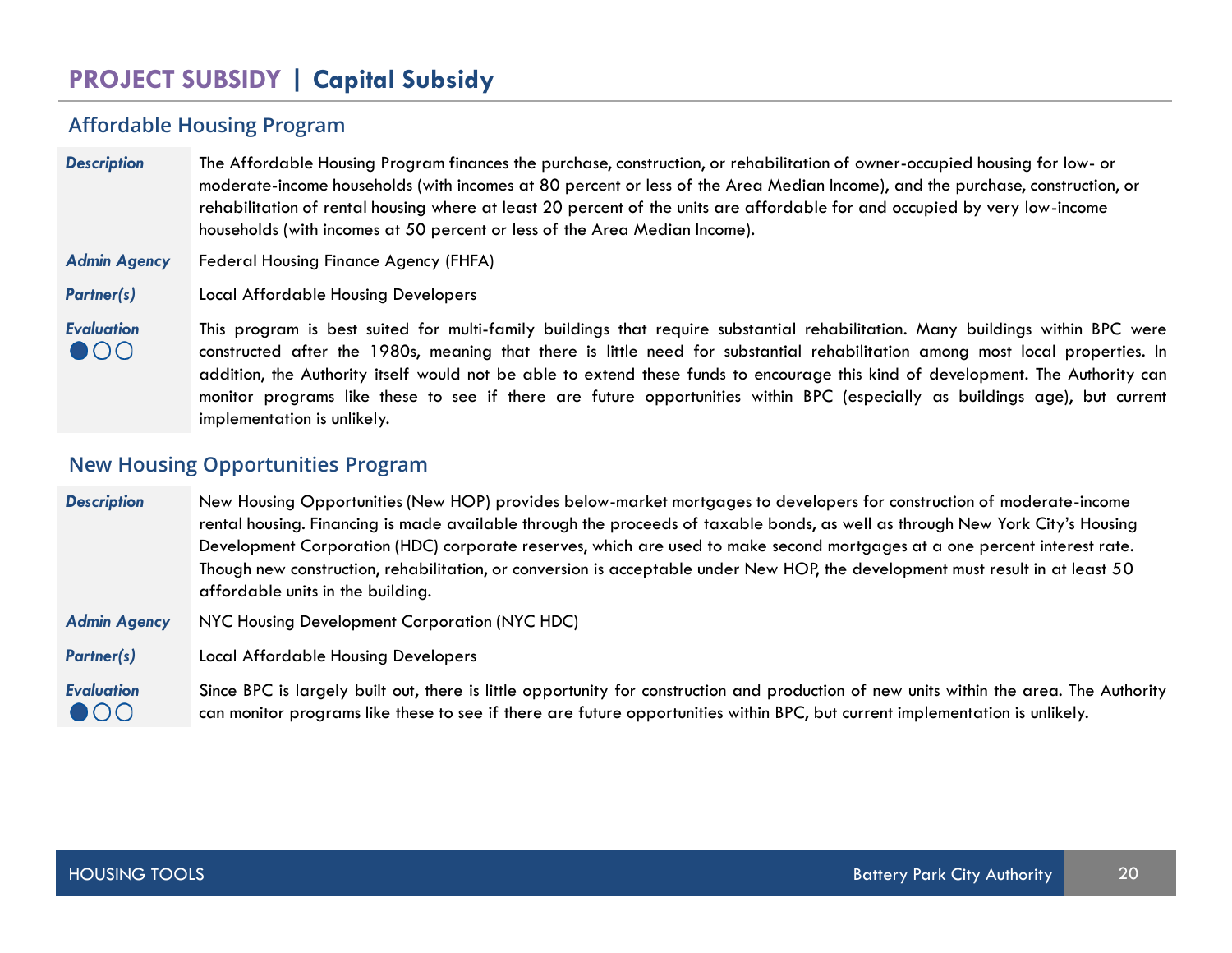# **PROJECT SUBSIDY | Capital Subsidy**

#### **Participation Loan Program**

| <b>Description</b>                | The Participation Loan program provides low-interest loans and/or tax exemptions to multifamily building owners to facilitate the<br>moderate or substantial rehabilitation and affordability of housing for low-to-moderate income households. In a PLP loan, a<br>subsidy from the New York City Department of Housing Preservation and Development (HPD) is combined with private financing.<br>The maximum subsidy permitted ranges from \$40,000 to \$90,000 per unit, depending on the other financing used and the rents<br>charged to residents and other financing sources. The 30-year loan is provided at a below-market interest rate. |
|-----------------------------------|----------------------------------------------------------------------------------------------------------------------------------------------------------------------------------------------------------------------------------------------------------------------------------------------------------------------------------------------------------------------------------------------------------------------------------------------------------------------------------------------------------------------------------------------------------------------------------------------------------------------------------------------------|
| <b>Admin Agency</b>               | NYC Department of Housing Preservation and Development (NYC HPD)                                                                                                                                                                                                                                                                                                                                                                                                                                                                                                                                                                                   |
| <b>Partner(s)</b>                 | <b>Building Owners</b>                                                                                                                                                                                                                                                                                                                                                                                                                                                                                                                                                                                                                             |
| <b>Evaluation</b><br>$\bullet$ 00 | This program is best suited for buildings that require substantial rehabilitation, and for owners that lack the ability to leverage<br>private financing. Many buildings within BPC were constructed after the 1980s, meaning that there is little need for substantial<br>rehabilitation among most local properties. Multi-family buildings within BPC require sufficient capital to own and maintain, which<br>would by default exclude most building owners within BPC.                                                                                                                                                                        |

#### **Multifamily Housing Rehabilitation Program**

*Description* The Multifamily Housing Rehabilitation Loan Program (HRP) provides rehabilitation loans to help owners undertake improvements to existing multi-family buildings. Eligible rehabilitation includes the upgrading or replacing of major building systems, including but not limited to roof replacement, building envelope work, and upgrades to the heating, electrical, and plumbing systems. The New York City Department of Housing Preservation and Development (HPD) provides 30-year, low-interest loans up to \$35,000 per residential unit.

*Admin Agency* NYC Department of Housing Preservation and Development (NYC HPD)

*Partner(s)* Building Owners

*Evaluation* This program is best suited for buildings that require substantial rehabilitation of 1 to 3 critical building systems, and for owners that lack the ability to leverage private financing. Many buildings within BPC were constructed after the 1980s, meaning that  $\bullet$ 00 there is little need for substantial rehabilitation among most local properties. Multi-family buildings within BPC also require sufficient capital to own and maintain, which would by default exclude most building owners within BPC. The Authority can monitor programs like these to see if there are future opportunities within BPC, but current implementation is unlikely.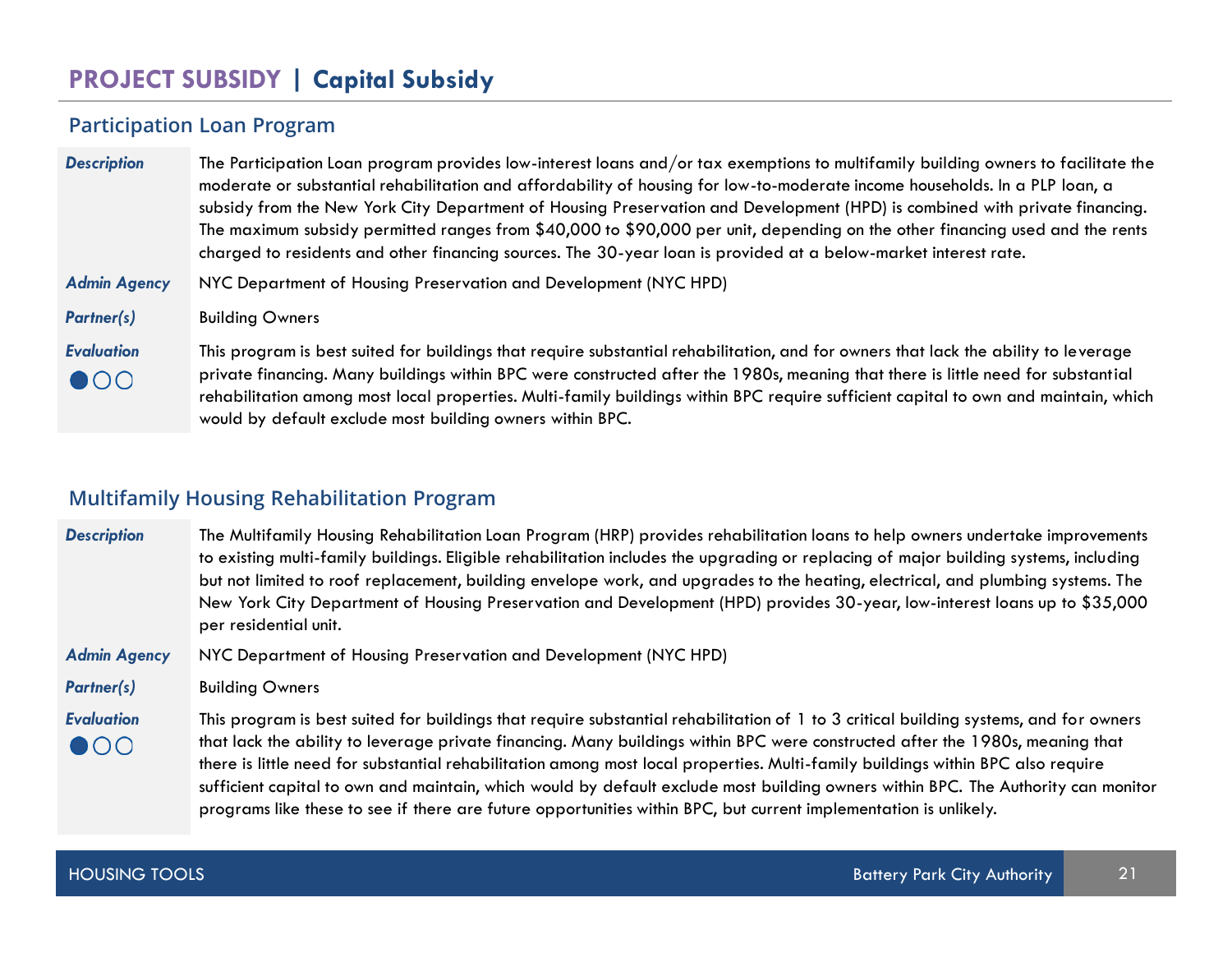### **McKinney Act Loan Program (Washington, DC)**

| <b>Description</b>  | McKinney Act Loans are short term predevelopment "bridge" loans that can be used to finance the acquisition, predevelopment,<br>and rehabilitation costs associated with housing development, and are available to both nonprofit and for-profit developers. The<br>funds may be used for one or the more of the following purposes: pre-development and development soft costs, acquisition,<br>construction or rehabilitation, down payment closing cost assistance, mortgage interest rate buy down, credit enhancement or loan<br>guarantee, ancillary or functionally related recreational, health, educational or social services facilities that are integral to housing<br>occupied by very low-income (50% of the Area Median Income) persons and families, and equity bridge loans. |
|---------------------|-----------------------------------------------------------------------------------------------------------------------------------------------------------------------------------------------------------------------------------------------------------------------------------------------------------------------------------------------------------------------------------------------------------------------------------------------------------------------------------------------------------------------------------------------------------------------------------------------------------------------------------------------------------------------------------------------------------------------------------------------------------------------------------------------|
| <b>Admin Agency</b> | DC Housing Finance Agency (DC HFA)                                                                                                                                                                                                                                                                                                                                                                                                                                                                                                                                                                                                                                                                                                                                                            |
| <b>Partner(s)</b>   | <b>Local Affordable Housing Developers</b>                                                                                                                                                                                                                                                                                                                                                                                                                                                                                                                                                                                                                                                                                                                                                    |
| <b>Evaluation</b>   | The strict income restrictions limit the use of funds to only very low-income households, limiting its applicability for local developers                                                                                                                                                                                                                                                                                                                                                                                                                                                                                                                                                                                                                                                     |

 $\bullet$ 00 if it were to be implemented within BPC. The lack of market-rate units within such developments likely make this program an unattractive or infeasible option. The Authority can monitor programs like these to see if there are future opportunities within BPC, but current implementation is unlikely. As illustrated with other non-local examples, it is not within the Authority's purview to make the necessary policy changes to make a local analogue to this program. Adoption and implementation of this policy would require broader action from City and State leadership.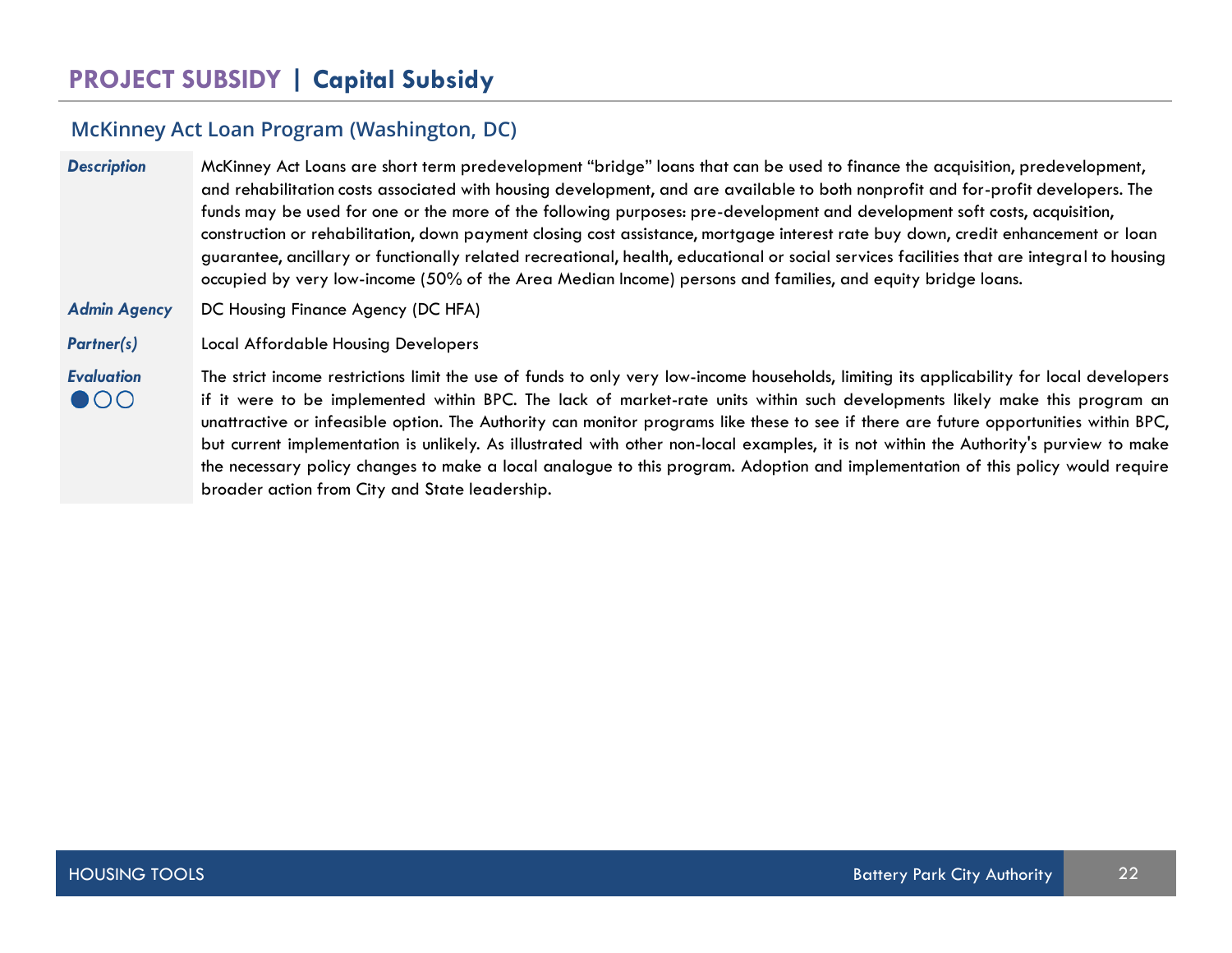# **PROJECT SUBSIDY | Capital Subsidy**

#### **Seattle Operating and Maintenance Program (Seattle, WA)**

*Description* The Operating and Maintenance (O&M) program provides operating assistance to multifamily rental housing projects serving households whose incomes are at or below 30 percent of Area Median Income. Funds are for housing projects whose residents' incomes are so low that the projects would otherwise be unable to cover basic operating costs such as heat, light, and routine maintenance. Funds are used to fill the gap between project income and property management operating costs. The program prioritizes projects which serve homeless or special needs populations.

#### *Admin Agency* Washington State Department of Commerce

Partner(s) **Building Owners** 

*Evaluation* If it were implemented within New York City, this program would have little relevance or applicability to prospective projects within BPC. This program specifically funds new construction, which would not apply to BPC for the area has already been built  $\bullet$  00 out. The extremely-low income requirement for development would also make it a less attractive program for developers to participate in. The Authority can monitor programs like these to see if there are future opportunities within BPC, but current implementation is unlikely. As illustrated with other non-local examples, it is not within the Authority's purview to make the necessary policy changes to make a local analogue to this program. Adoption and implementation of this policy would require broader action from City and State leadership.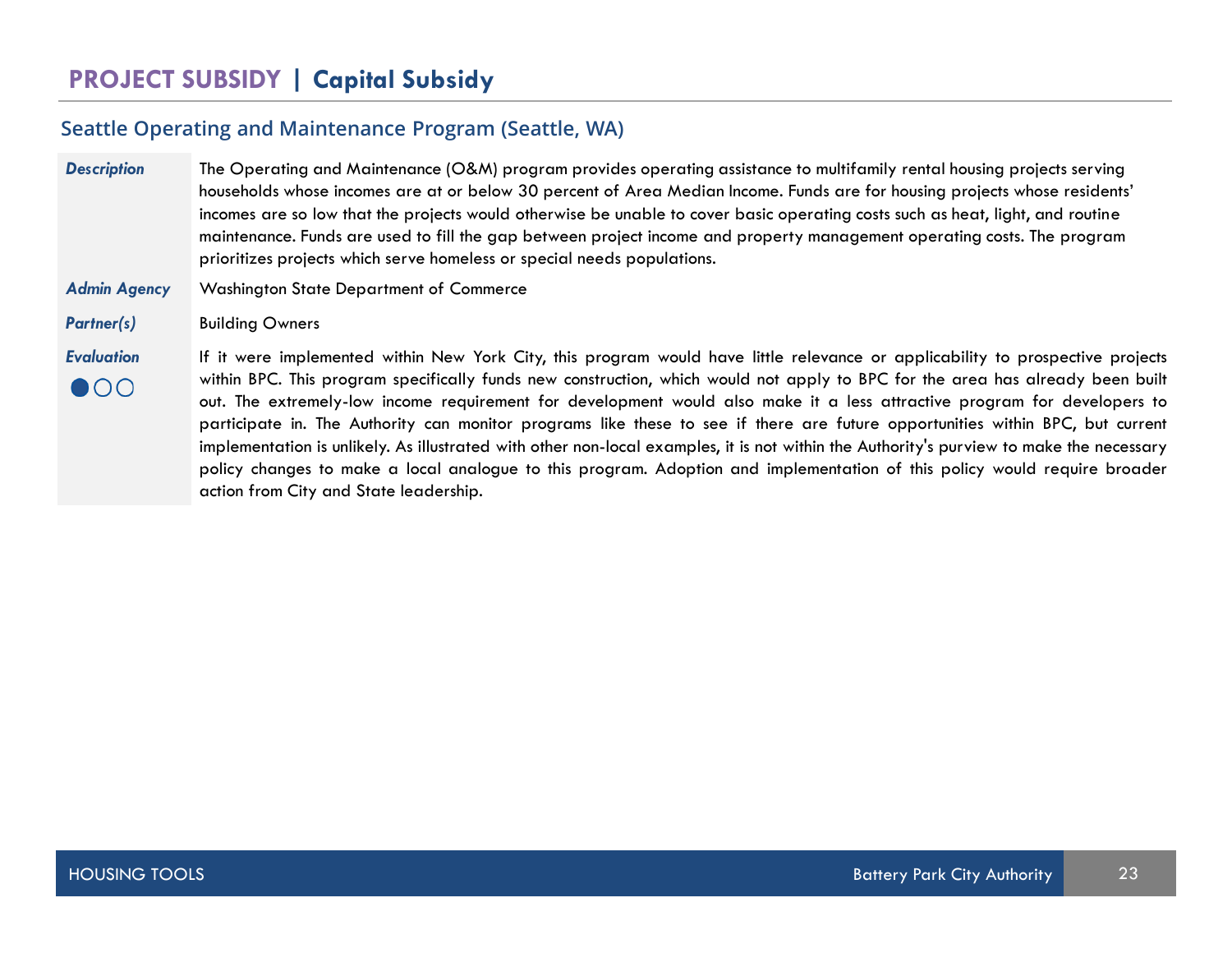# **PROJECT SUBSIDY | Capital Subsidy**

# **Affordable Housing Renovation Program (Montreal, Qc)**

| <b>Description</b>                | The Affordable Housing Renovation Program offers subsidies to owners of buildings containing six or more dwelling units to<br>encourage them to renovate their buildings, mainly to extend the usable life of the building; improve tenant's quality of life; and<br>encourage ecological transition. The Affordable Housing Renovation Program is intended for buildings of five stories or less with<br>six apartment units or more. The Affordable Housing Renovation Program will cover between 30% and 40% of the invoice for<br>recognized work. The maximum amount of the subsidy is \$14,000 per dwelling and \$500,000 per building.                                                                                                                      |
|-----------------------------------|--------------------------------------------------------------------------------------------------------------------------------------------------------------------------------------------------------------------------------------------------------------------------------------------------------------------------------------------------------------------------------------------------------------------------------------------------------------------------------------------------------------------------------------------------------------------------------------------------------------------------------------------------------------------------------------------------------------------------------------------------------------------|
| <b>Admin Agency</b>               | City of Montreal                                                                                                                                                                                                                                                                                                                                                                                                                                                                                                                                                                                                                                                                                                                                                   |
| <b>Partner(s)</b>                 | <b>Building Owners</b>                                                                                                                                                                                                                                                                                                                                                                                                                                                                                                                                                                                                                                                                                                                                             |
| <b>Evaluation</b><br>$\bullet$ 00 | If this were implemented within New York City, this program would have limited applicability to properties within BPC, as the<br>program targets a building size threshold of five stories or less. Since BPC is largely built out, there is little opportunity for<br>construction and production of new units within the area. The Authority can monitor programs like these to see if there are future<br>opportunities within BPC, but current implementation is unlikely. As illustrated with other non-local examples, it is not within the<br>Authority's purview to make the necessary policy changes to make a local analogue to this program. Adoption and implementation<br>of this policy would require broader action from City and State leadership. |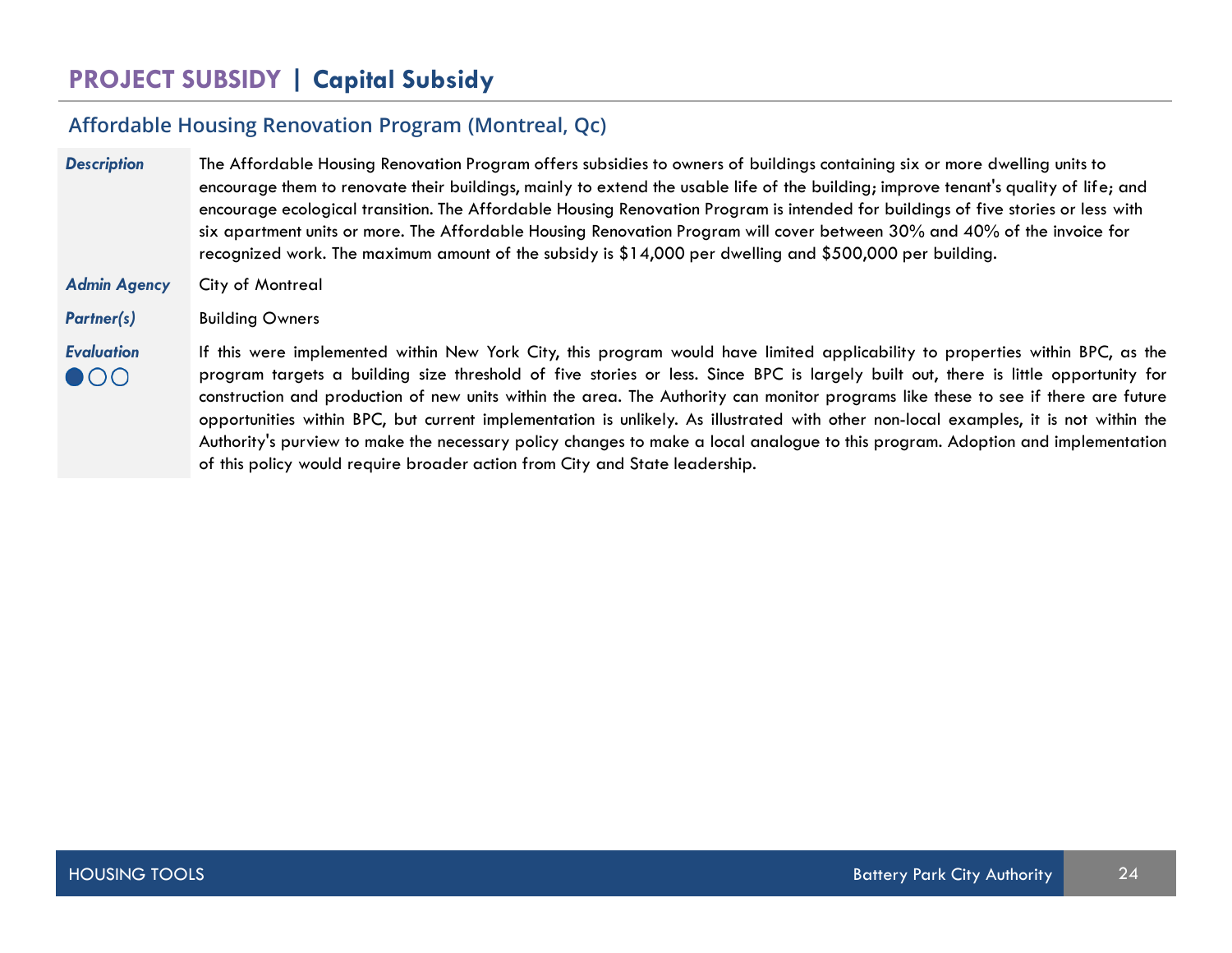# **PROJECT SUBSIDY | Tax Incentives**

#### **80/20 Program**

| <b>Description</b>                | The 80/20 housing program offers developers tax breaks for new developments in exchange for setting aside 20 percent of the<br>apartments in their buildings for low- and middle-income renters. At least 20 percent of the units must be set aside for households<br>with incomes of up to 50 percent of the local Area Median Income (AMI), adjusted for family size. Alternatively, 25 percent or<br>more of a project's units must be affordable to households whose income is up to 60 percent of the AMI, adjusted for family size.<br>Only the portion of a bond issuance that funds a project's affordable units is tax exempt. Thus, if a project where 20 percent of<br>units are affordable issues \$100 million in bonds, only around \$20 million are tax-exempt. |
|-----------------------------------|--------------------------------------------------------------------------------------------------------------------------------------------------------------------------------------------------------------------------------------------------------------------------------------------------------------------------------------------------------------------------------------------------------------------------------------------------------------------------------------------------------------------------------------------------------------------------------------------------------------------------------------------------------------------------------------------------------------------------------------------------------------------------------|
| <b>Admin Agency</b>               | NYS Homes and Community Renewal (NYS HCR)                                                                                                                                                                                                                                                                                                                                                                                                                                                                                                                                                                                                                                                                                                                                      |
| <b>Partner(s)</b>                 | <b>Local Affordable Housing Developers</b>                                                                                                                                                                                                                                                                                                                                                                                                                                                                                                                                                                                                                                                                                                                                     |
| <b>Evaluation</b><br>$\bullet$ 00 | Since BPC is largely built out, there is little opportunity for construction and production of new units within the area. The Authority<br>can monitor programs like these to see if there are future opportunities within BPC, but current implementation is unlikely.                                                                                                                                                                                                                                                                                                                                                                                                                                                                                                        |

### **50/30/20 Program**

| <b>Description</b>                | Similar to the 80/20 program, the $50/30/20$ Mixed-Income Program combines a first mortgage with a second mortgage to<br>finance multi-family rental housing affordable to low- and middle-income families. Eligible projects must ensure that 20 percent of<br>the units are affordable to households earning up to 50 percent of the Area Median Income (AMI) and at least 15 percent of<br>these units are affordable to households earning up to 40 percent of AMI. |
|-----------------------------------|-------------------------------------------------------------------------------------------------------------------------------------------------------------------------------------------------------------------------------------------------------------------------------------------------------------------------------------------------------------------------------------------------------------------------------------------------------------------------|
| <b>Admin Agency</b>               | NYC Housing Development Corporation (NYC HDC)                                                                                                                                                                                                                                                                                                                                                                                                                           |
| <b>Partner(s)</b>                 | Local Affordable Housing Developers                                                                                                                                                                                                                                                                                                                                                                                                                                     |
| <b>Evaluation</b><br>$\bullet$ 00 | Since BPC is largely built out, there is little opportunity for construction and production of new units within the area. The Authority<br>can monitor programs like these to see if there are future opportunities within BPC, but current implementation is unlikely.                                                                                                                                                                                                 |